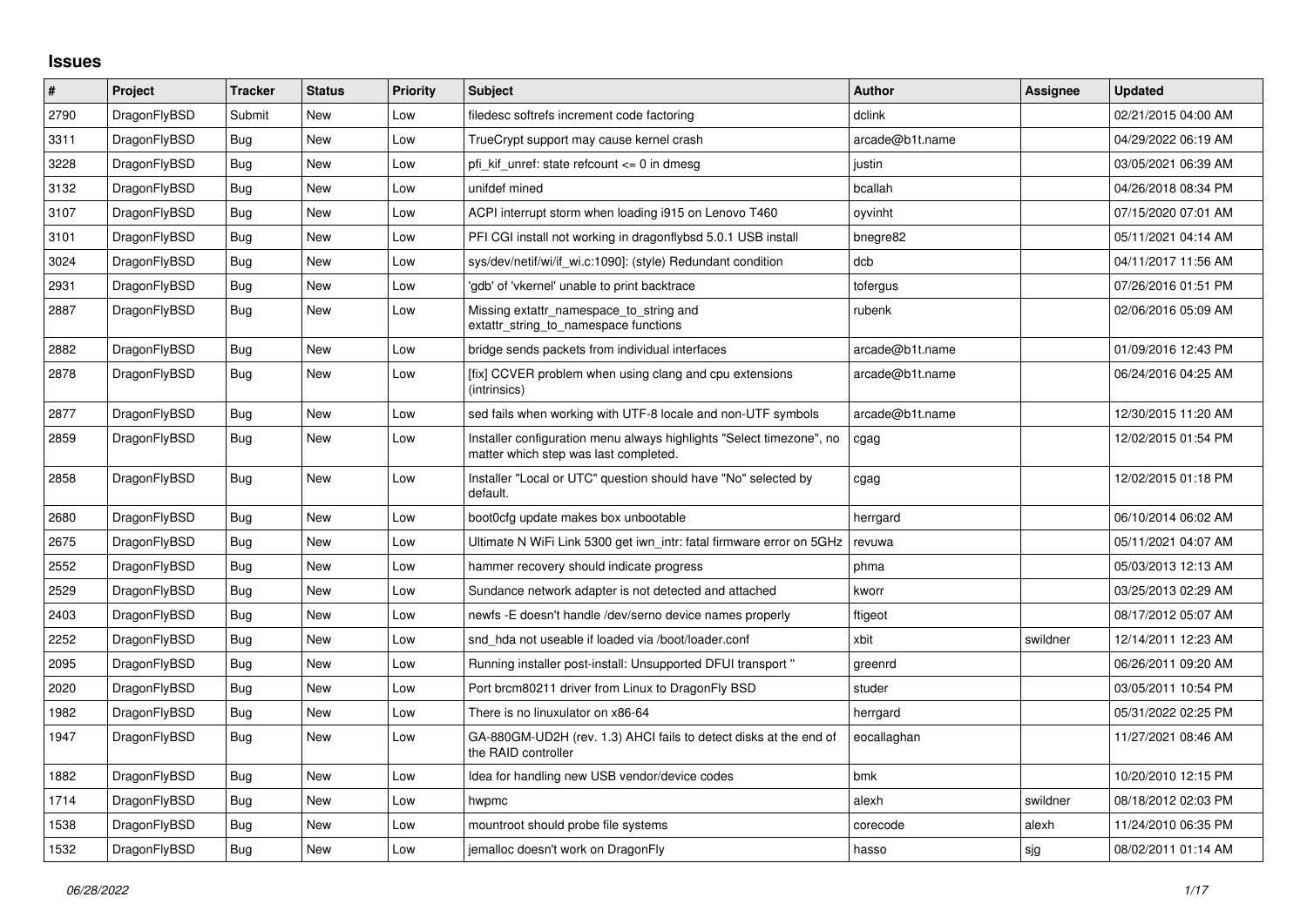| $\pmb{\#}$ | Project      | <b>Tracker</b> | <b>Status</b> | <b>Priority</b> | <b>Subject</b>                                                                                            | <b>Author</b> | <b>Assignee</b> | <b>Updated</b>      |
|------------|--------------|----------------|---------------|-----------------|-----------------------------------------------------------------------------------------------------------|---------------|-----------------|---------------------|
| 1313       | DragonFlyBSD | Bug            | New           | Low             | Signal code in kernel needs major overhaul (signal queues,<br>si code, si addr)                           | hasso         |                 | 05/11/2021 04:00 AM |
| 679        | DragonFlyBSD | <b>Bug</b>     | <b>New</b>    | Low             | Netgraph backward compatibility for old *LEN constants                                                    | nant          | nant            | 02/18/2014 05:45 AM |
| 600        | DragonFlyBSD | Bug            | <b>New</b>    | Low             | /sys/libkern/karc4random                                                                                  | robin_carey5  | profmakx        | 01/19/2015 03:07 AM |
| 3312       | DragonFlyBSD | Submit         | <b>New</b>    | Normal          | hammer2: redundant chain modify after chain creation                                                      | tkusumi       |                 | 05/15/2022 01:35 PM |
| 3276       | DragonFlyBSD | Submit         | New           | Normal          | Add option controlling whether gpt expand expands the last partition<br>(needs testing)                   | falsifian     |                 | 07/10/2021 03:35 AM |
| 3227       | DragonFlyBSD | Submit         | New           | Normal          | Add HAMMER2 instructions in the installation medium README                                                | daftaupe      |                 | 03/26/2020 03:34 PM |
| 3206       | DragonFlyBSD | Submit         | <b>New</b>    | Normal          | update psm/kbd to FreeBSD 12.0 code                                                                       | htse          |                 | 10/05/2019 03:49 PM |
| 3201       | DragonFlyBSD | Submit         | New           | Normal          | Fixes make search display                                                                                 | htse          |                 | 08/20/2021 04:02 PM |
| 3154       | DragonFlyBSD | Submit         | New           | Normal          | Update serial handling in bootloader                                                                      | ddegroot      | dillon          | 11/06/2018 11:21 PM |
| 3147       | DragonFlyBSD | Submit         | New           | Normal          | Enable headless installation                                                                              | ddegroot      |                 | 10/09/2018 01:25 PM |
| 3142       | DragonFlyBSD | Submit         | New           | Normal          | lib/libdmsg: Unbreak using new API EVP_CIPHER_CTX_new()                                                   | tkusumi       |                 | 07/08/2018 04:18 AM |
| 3135       | DragonFlyBSD | Submit         | New           | Normal          | Add EVFILT RECV and EVFILT SEND                                                                           | tautolog      |                 | 05/25/2018 09:59 PM |
| 3041       | DragonFlyBSD | Submit         | New           | Normal          | firmware: Remove embedding of multiple images in one module.                                              | Anonymous     |                 | 12/25/2020 02:15 AM |
| 2933       | DragonFlyBSD | Submit         | New           | Normal          | Remove unix domain socket support from cat(1)                                                             | sevan         |                 | 08/01/2016 08:10 PM |
| 2921       | DragonFlyBSD | Submit         | New           | Normal          | Allow moused to accept userland mouse events                                                              | tautolog      |                 | 05/11/2021 04:08 AM |
| 2122       | DragonFlyBSD | Submit         | <b>New</b>    | Normal          | [Review] Fixes to the VFS layer                                                                           | ftigeot       |                 | 05/31/2022 03:25 PM |
| 2098       | DragonFlyBSD | Submit         | New           | Normal          | [PATCH] correct ath man page example<br>(/usr/src/share/man/man4/ath.4)                                   | nobody        |                 | 11/15/2011 12:27 AM |
| 1192       | DragonFlyBSD | Submit         | New           | Normal          | KKASSERTs in sys/kern/uipc_{msg,socket}.c are too strict                                                  | rumcic        |                 | 05/11/2021 04:07 AM |
| 3316       | DragonFlyBSD | Bug            | New           | Normal          | hammer2_dirent_create() allows creating >1 dirents with the same<br>name                                  | tkusumi       |                 | 06/05/2022 12:35 PM |
| 3314       | DragonFlyBSD | <b>Bug</b>     | <b>New</b>    | Normal          | Bring virtio console(4) from FreeBSD                                                                      | tuxillo       | tuxillo         | 05/29/2022 08:24 AM |
| 3313       | DragonFlyBSD | Bug            | New           | Normal          | Can't boot from my live USB at all. The kernel loading process<br>hangs.                                  | rempas        |                 | 06/03/2022 12:16 AM |
| 3302       | DragonFlyBSD | <b>Bug</b>     | <b>New</b>    | Normal          | Will not boot on System76 Lemur Pro (lemp10)                                                              | piecuch       |                 | 11/03/2021 10:21 AM |
| 3301       | DragonFlyBSD | Bug            | <b>New</b>    | Normal          | Gkrellm from the packages is not showing logged in users in main<br>window, logged in users always $== 0$ | adrian        |                 | 01/08/2022 04:24 AM |
| 3300       | DragonFlyBSD | Bug            | <b>New</b>    | Normal          | Running Xvnc from TigerVNC package through the INETD daemon<br>in TCP WAIT mode fails hard                | adrian        |                 | 01/08/2022 04:25 AM |
| 3298       | DragonFlyBSD | Bug            | New           | Normal          | Running "w" and having logged in via XDM through VNC, "w" prints<br>an extra error message                | piecuch       |                 | 10/25/2021 09:16 AM |
| 3284       | DragonFlyBSD | Bug            | New           | Normal          | Wrong towlower() result for U+038A                                                                        | bhaible       |                 | 07/10/2021 03:34 AM |
| 3283       | DragonFlyBSD | Bug            | New           | Normal          | mknodat() cannot create FIFOs                                                                             | bhaible       |                 | 07/10/2021 03:34 AM |
| 3282       | DragonFlyBSD | <b>Bug</b>     | New           | Normal          | unexpected errno value from fopen()                                                                       | bhaible       |                 | 07/10/2021 03:34 AM |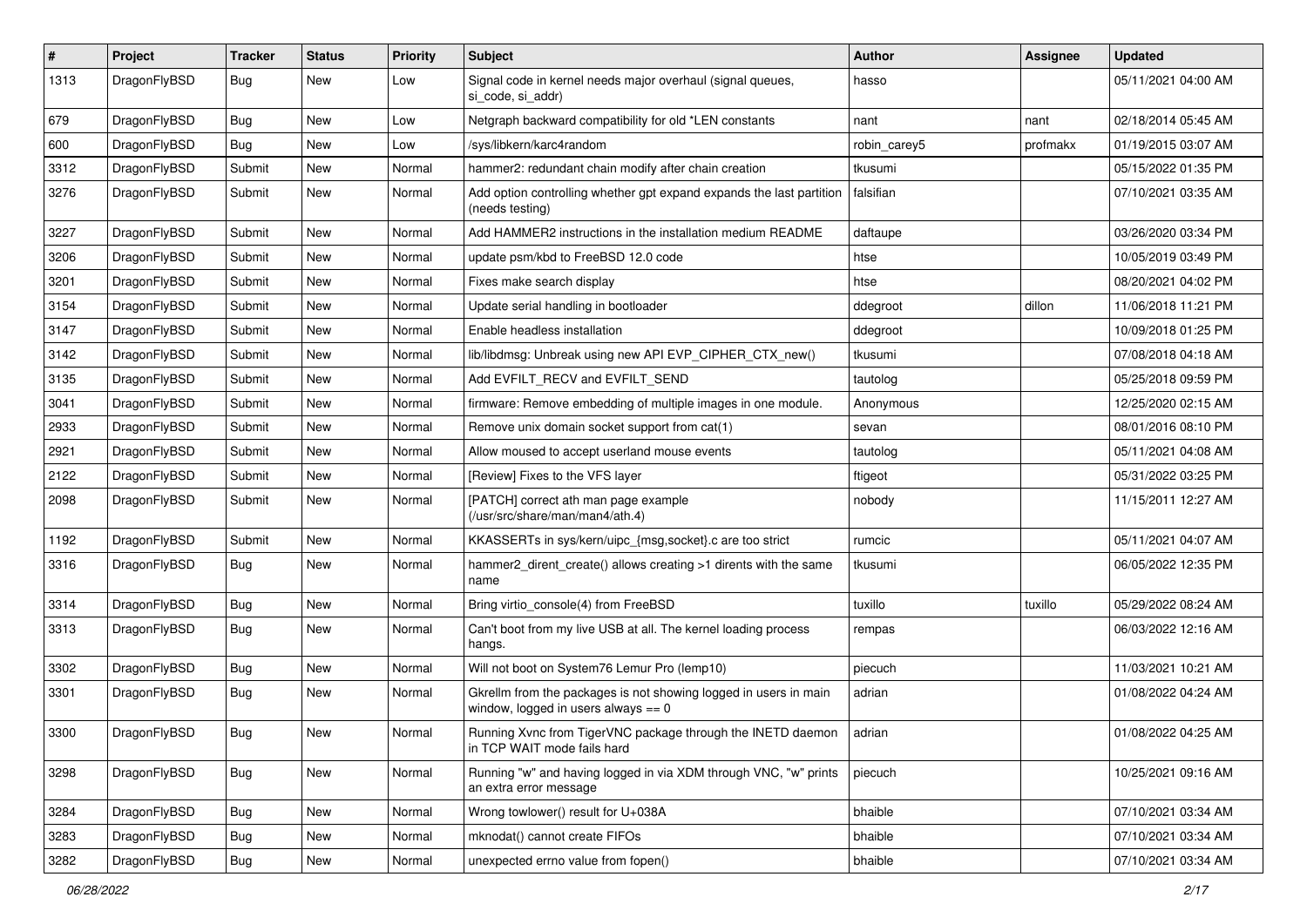| $\sharp$ | Project      | <b>Tracker</b> | <b>Status</b> | <b>Priority</b> | Subject                                                                             | <b>Author</b>     | Assignee | <b>Updated</b>      |
|----------|--------------|----------------|---------------|-----------------|-------------------------------------------------------------------------------------|-------------------|----------|---------------------|
| 3281     | DragonFlyBSD | Bug            | <b>New</b>    | Normal          | Crash after leaving unattended for a while                                          | bhaible           |          | 07/10/2021 03:32 AM |
| 3280     | DragonFlyBSD | Bug            | <b>New</b>    | Normal          | KMS console and i915(4) not working in 6.0                                          | cmusser           |          | 07/10/2021 03:35 AM |
| 3278     | DragonFlyBSD | <b>Bug</b>     | <b>New</b>    | Normal          | Second screen image is distorted                                                    | arcade@b1t.name   |          | 07/10/2021 03:36 AM |
| 3252     | DragonFlyBSD | Bug            | <b>New</b>    | Normal          | tcsetattr/tcgetattr set errno incorrectly on non-TTY                                | tonyc             |          | 10/26/2020 09:34 PM |
| 3249     | DragonFlyBSD | Bug            | <b>New</b>    | Normal          | HAMMER2 fsync(2) not working properly                                               | tkusumi           |          | 09/21/2020 07:07 AM |
| 3247     | DragonFlyBSD | Bug            | <b>New</b>    | Normal          | Kernel panic doing nothing much                                                     | phma              |          | 09/12/2020 11:40 PM |
| 3246     | DragonFlyBSD | Bug            | New           | Normal          | HAMMER2 unable to handle ENOSPC properly                                            | tkusumi           |          | 09/04/2020 11:11 AM |
| 3245     | DragonFlyBSD | Bug            | <b>New</b>    | Normal          | panic: free: guard1x fail, i915 load from loader.conf                               | polachok          |          | 08/21/2020 10:36 AM |
| 3243     | DragonFlyBSD | <b>Bug</b>     | <b>New</b>    | Normal          | SMART status not reported properly for SSD disks                                    | daftaupe          |          | 09/09/2020 11:03 PM |
| 3239     | DragonFlyBSD | Bug            | New           | Normal          | unable to SIGKILL glitched emacs                                                    | piecuch           |          | 05/26/2020 03:30 AM |
| 3238     | DragonFlyBSD | Bug            | New           | Normal          | race conditions when printing from vkernel console                                  | piecuch           |          | 05/19/2020 02:50 PM |
| 3235     | DragonFlyBSD | Bug            | <b>New</b>    | Normal          | Kernel panic in devfs_vnops.c                                                       | mneumann          |          | 04/28/2020 07:00 AM |
| 3231     | DragonFlyBSD | <b>Bug</b>     | New           | Normal          | wifi drops on 5.8                                                                   | tse               |          | 04/06/2020 05:08 AM |
| 3226     | DragonFlyBSD | <b>Bug</b>     | New           | Normal          | Xorg freezes in vm: thread stuck in "objtrm1"                                       | peeter            |          | 04/08/2020 02:10 AM |
| 3225     | DragonFlyBSD | Bug            | <b>New</b>    | Normal          | nfsd freeze when using qemu                                                         | tse               |          | 03/17/2020 11:52 AM |
| 3224     | DragonFlyBSD | <b>Bug</b>     | New           | Normal          | Kernel panic when trying to ping6                                                   | zhtw              |          | 03/08/2020 08:55 AM |
| 3222     | DragonFlyBSD | Bug            | <b>New</b>    | Normal          | gcc - undefined reference to '_atomic_load' (missing libatomic?)                    | mneumann          |          | 02/08/2020 02:45 AM |
| 3219     | DragonFlyBSD | <b>Bug</b>     | <b>New</b>    | Normal          | x11/xorg port can not be build                                                      | <b>UlasSAYGIN</b> |          | 03/31/2020 08:57 AM |
| 3218     | DragonFlyBSD | <b>Bug</b>     | <b>New</b>    | Normal          | Kernel panics are not sent to comconsole when booted over EFI                       | mqudsi            |          | 12/02/2019 08:52 PM |
| 3217     | DragonFlyBSD | Bug            | <b>New</b>    | Normal          | rescue tools: make install fails if rescue folder doesn't exist                     | t dfbsd           |          | 11/27/2019 08:16 PM |
| 3215     | DragonFlyBSD | <b>Bug</b>     | <b>New</b>    | Normal          | Hang in tcdrain(3) after write(3)                                                   | noloader          |          | 11/25/2019 03:08 PM |
| 3209     | DragonFlyBSD | <b>Bug</b>     | New           | Normal          | svc has some minor bugs                                                             | arcade@b1t.name   |          | 10/24/2019 09:08 AM |
| 3208     | DragonFlyBSD | Bug            | <b>New</b>    | Normal          | Crash related to nfsd                                                               | tse               |          | 06/11/2020 05:52 AM |
| 3199     | DragonFlyBSD | <b>Bug</b>     | New           | Normal          | PFS label not found panic                                                           | tse               |          | 08/21/2019 03:51 AM |
| 3197     | DragonFlyBSD | Bug            | New           | Normal          | DragonFly upgrades                                                                  | tse               |          | 04/18/2020 04:18 PM |
| 3196     | DragonFlyBSD | <b>Bug</b>     | <b>New</b>    | Normal          | test issue after redmine upgrade (2)                                                | tuxillo           |          | 07/05/2019 04:33 AM |
| 3189     | DragonFlyBSD | <b>Bug</b>     | New           | Normal          | Allow DragonFly Mail Agent to accept an alternate config via<br>command line switch | iang              |          | 08/16/2021 12:42 AM |
| 3184     | DragonFlyBSD | <b>Bug</b>     | New           | Normal          | tsleep(9) return value when PCATCH specified                                        | tkusumi           |          | 04/03/2019 06:49 AM |
| 3170     | DragonFlyBSD | <b>Bug</b>     | New           | Normal          | repeatable nfsd crash                                                               | tse               |          | 06/11/2020 05:52 AM |
| 3165     | DragonFlyBSD | <b>Bug</b>     | <b>New</b>    | Normal          | Looping at boot time                                                                | gop               |          | 12/28/2018 01:04 PM |
| 3157     | DragonFlyBSD | <b>Bug</b>     | New           | Normal          | TP-Link UE300 not working in 5.2-RELEASE                                            | tuxillo           |          | 11/15/2018 02:08 PM |
| 3143     | DragonFlyBSD | Bug            | New           | Normal          | assertion "0" failed in hammer2_inode_xop_chain_sync                                | cbin              |          | 07/18/2018 12:50 PM |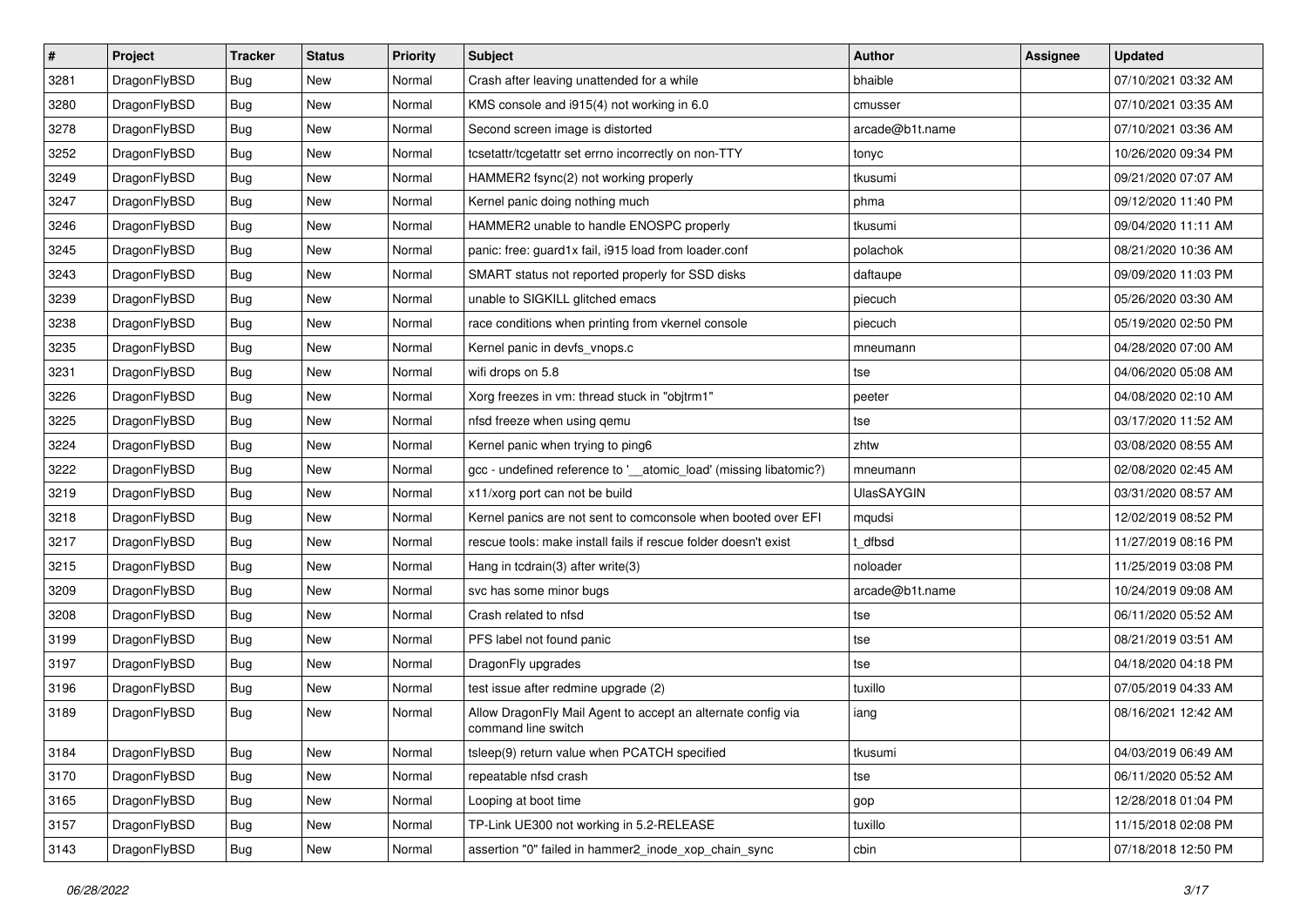| #    | Project      | <b>Tracker</b> | <b>Status</b> | <b>Priority</b> | <b>Subject</b>                                                                                          | Author                 | Assignee | <b>Updated</b>      |
|------|--------------|----------------|---------------|-----------------|---------------------------------------------------------------------------------------------------------|------------------------|----------|---------------------|
| 3141 | DragonFlyBSD | Bug            | <b>New</b>    | Normal          | dhclient blocks boot process                                                                            | rowo                   |          | 12/16/2018 11:01 AM |
| 3139 | DragonFlyBSD | <b>Bug</b>     | <b>New</b>    | Normal          | USB Mouse Does Not Work in DragonflyBSD guest on VirtualBox                                             | chiguy1256             |          | 06/24/2018 10:14 PM |
| 3134 | DragonFlyBSD | Bug            | New           | Normal          | RFC 3021 (/31 networks) appear to be unsupported                                                        | iailbird               |          | 05/16/2018 11:03 PM |
| 3120 | DragonFlyBSD | Bug            | <b>New</b>    | Normal          | Intel AC 8260 firmware does not load                                                                    | Vintodrimmer           |          | 08/28/2018 03:30 AM |
| 3117 | DragonFlyBSD | <b>Bug</b>     | <b>New</b>    | Normal          | Problem with colours if "intel" video-driver used                                                       | dpostolov              |          | 01/07/2018 11:35 PM |
| 3116 | DragonFlyBSD | Bug            | New           | Normal          | da0 detects on very big volume if to _remove_ usb install stick and<br>reboot on Intel NUC5PPYH         | dpostolov              |          | 01/07/2018 09:40 PM |
| 3110 | DragonFlyBSD | Bug            | <b>New</b>    | Normal          | crash with ipfw3 under load                                                                             | bnegre82               |          | 12/09/2017 06:22 AM |
| 3076 | DragonFlyBSD | Bug            | <b>New</b>    | Normal          | sys/dev/netif/ig_hal/e1000_ich8lan.c:1594: sanity checking mixup?                                       | dcb                    |          | 10/11/2017 01:58 AM |
| 3052 | DragonFlyBSD | Bug            | New           | Normal          | panic DragonFly v4.8.1-RELEASE by mounting a malformed NTFS<br>image [64.000]                           | open.source@ribose.com |          | 08/14/2017 03:22 AM |
| 3051 | DragonFlyBSD | Bug            | <b>New</b>    | Normal          | panic DragonFly v4.8.1-RELEASE by mounting a malformed NTFS<br>image [12.000]                           | open.source@ribose.com |          | 08/14/2017 03:20 AM |
| 3049 | DragonFlyBSD | Bug            | New           | Normal          | panic DragonFly v4.8.1-RELEASE by mounting a malformed<br>msdosfs image [12.128]                        | open.source@ribose.com |          | 08/14/2017 02:53 AM |
| 3047 | DragonFlyBSD | <b>Bug</b>     | <b>New</b>    | Normal          | HAMMER critical write error                                                                             | samuel                 |          | 06/19/2019 09:50 AM |
| 3036 | DragonFlyBSD | Bug            | <b>New</b>    | Normal          | panic in icmp_redirect_start() ASSERT_IN_NETISR(0)                                                      | tautolog               |          | 05/11/2017 07:27 PM |
| 3035 | DragonFlyBSD | Bug            | <b>New</b>    | Normal          | panic: assertion "cpu >= 0 && cpu < ncpus" failed in netisr_cpuport<br>at /usr/src/sys/net/netisr2.h:87 | masu                   |          | 05/11/2017 01:24 AM |
| 3029 | DragonFlyBSD | Bug            | New           | Normal          | Running DflyBSD 4.8 on FreeBSD bhyve as a guest                                                         | iron                   |          | 05/13/2022 04:33 AM |
| 3025 | DragonFlyBSD | Bug            | <b>New</b>    | Normal          | sys/dev/powermng/powernow/powernow.c:284: bad comparison?                                               | dcb                    |          | 09/23/2017 07:45 AM |
| 3022 | DragonFlyBSD | <b>Bug</b>     | New           | Normal          | sys/dev/netif/ath/ath/if ath.c:2142: strange bitmask?                                                   | dcb                    |          | 04/11/2017 11:49 AM |
| 3018 | DragonFlyBSD | Bug            | New           | Normal          | sys/bus/u4b/wlan/if_run.c:5464]: (style) Redundant condition                                            | dcb                    |          | 04/11/2017 11:26 AM |
| 3006 | DragonFlyBSD | Bug            | New           | Normal          | boot0cfg: panic in kern_udev.c in function _udev_dict_set_cstr when<br>installing in VirtualBox         | <b>MichiGreat</b>      |          | 04/01/2017 02:22 PM |
| 2994 | DragonFlyBSD | <b>Bug</b>     | <b>New</b>    | Normal          | Intermittent boot hangs after git: hammer - HAMMER Version 7                                            | davshao                |          | 03/30/2017 02:06 PM |
| 2972 | DragonFlyBSD | <b>Bug</b>     | <b>New</b>    | Normal          | ipfw3 "deny to me" does not work correctly                                                              | mneumann               |          | 12/27/2016 12:11 PM |
| 2970 | DragonFlyBSD | Bug            | New           | Normal          | kernel 4.7: "Is -I" causes panic on UDF filesystem: "bgetvp -<br>overlapping buffer"                    | peeter                 |          | 12/21/2016 02:46 AM |
| 2936 | DragonFlyBSD | Bug            | <b>New</b>    | Normal          | loader.efi crashes while loading kernel                                                                 | spaceille              |          | 08/20/2016 06:17 AM |
| 2924 | DragonFlyBSD | Bug            | New           | Normal          | cat -v fails to tag characters in extended table with M- prefix with<br>some locales                    | sevan                  |          | 07/11/2016 07:18 AM |
| 2917 | DragonFlyBSD | <b>Bug</b>     | New           | Normal          | da8: reading primary partition table: error accessing offset<br>000000000000 for 512                    | liweitianux            |          | 05/11/2021 08:43 PM |
| 2898 | DragonFlyBSD | Bug            | New           | Normal          | HAMMER panic                                                                                            | pavalos                |          | 11/03/2018 07:05 AM |
| 2892 | DragonFlyBSD | <b>Bug</b>     | New           | Normal          | swap_pager:indefinite wait bufferf error                                                                | <b>Ihmwzy</b>          |          | 02/21/2016 10:32 PM |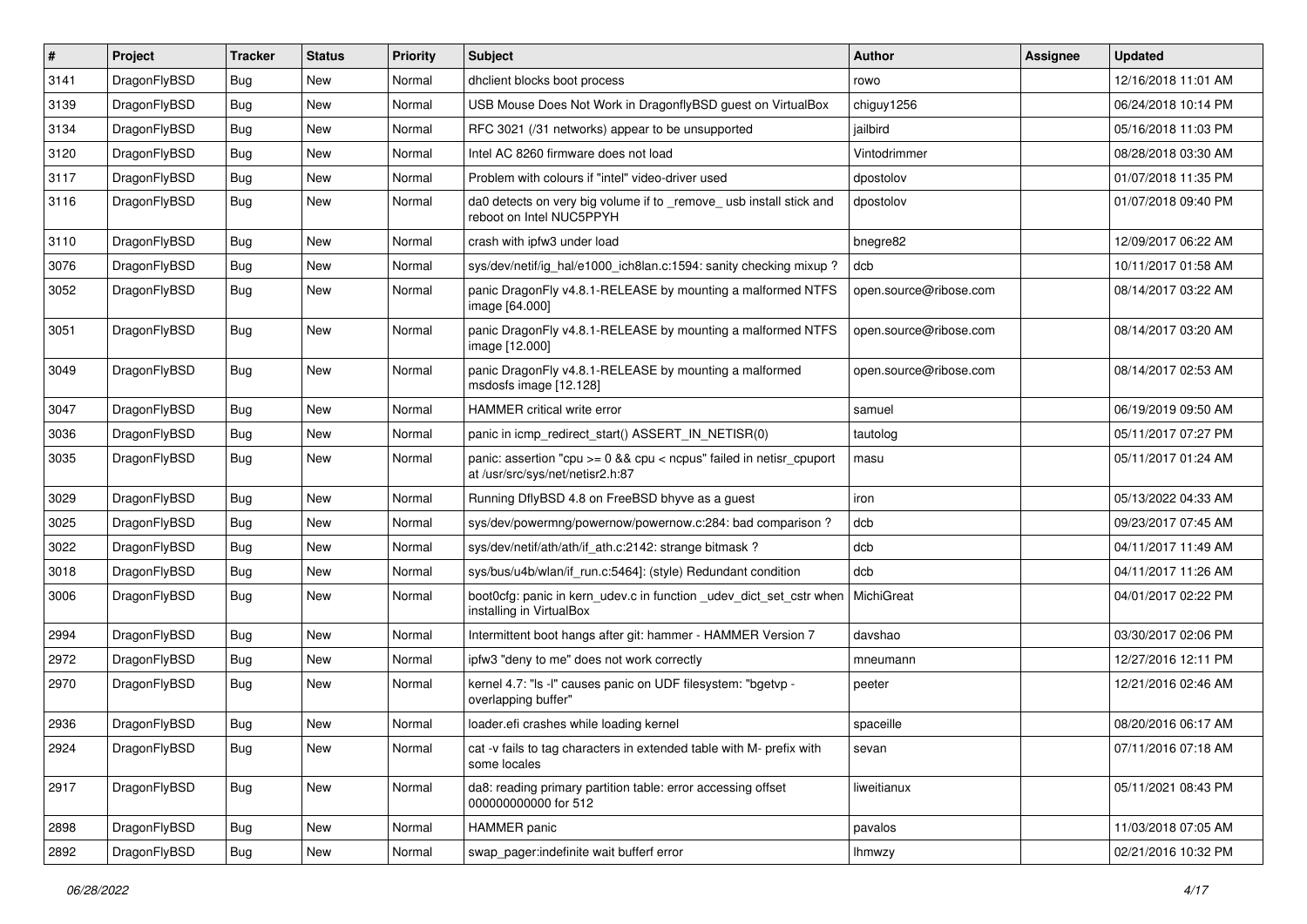| $\sharp$ | Project      | <b>Tracker</b> | <b>Status</b> | <b>Priority</b> | Subject                                                                                                                                                  | Author           | Assignee | <b>Updated</b>      |
|----------|--------------|----------------|---------------|-----------------|----------------------------------------------------------------------------------------------------------------------------------------------------------|------------------|----------|---------------------|
| 2891     | DragonFlyBSD | <b>Bug</b>     | <b>New</b>    | Normal          | Kernel panic in IEEE802.11 related code                                                                                                                  | shamaz           |          | 05/29/2016 05:49 PM |
| 2890     | DragonFlyBSD | <b>Bug</b>     | <b>New</b>    | Normal          | not able to boot usb installer on Toshiba Chromebook 2                                                                                                   | johnnywhishbone  |          | 02/22/2016 03:42 AM |
| 2886     | DragonFlyBSD | <b>Bug</b>     | New           | Normal          | dragonfly mail agent: sending a testmail causes high system load                                                                                         | worf             |          | 02/05/2016 05:53 AM |
| 2881     | DragonFlyBSD | <b>Bug</b>     | New           | Normal          | Pulseaudio hangs/resets system when starting X11                                                                                                         | mneumann         |          | 01/09/2016 03:08 AM |
| 2874     | DragonFlyBSD | <b>Bug</b>     | New           | Normal          | make world DESTDIR=/emptydir fails                                                                                                                       | pascii           |          | 12/25/2015 07:04 AM |
| 2863     | DragonFlyBSD | <b>Bug</b>     | <b>New</b>    | Normal          | HAMMER synch tid is zero                                                                                                                                 | shamaz           |          | 12/12/2015 11:24 PM |
| 2857     | DragonFlyBSD | Bug            | New           | Normal          | hammer stalls via bitcoin-qt                                                                                                                             | tkusumi          |          | 11/30/2015 06:52 AM |
| 2852     | DragonFlyBSD | <b>Bug</b>     | New           | Normal          | Hammer File System - hangs on undo during system boot / mount -<br>will not recover on DragonFlyBSD newer than 3.6.0                                     | abale            |          | 05/11/2021 04:07 AM |
| 2840     | DragonFlyBSD | Bug            | <b>New</b>    | Normal          | wrong voltage is reported                                                                                                                                | yellowrabbit2010 |          | 09/11/2015 06:09 PM |
| 2835     | DragonFlyBSD | <b>Bug</b>     | New           | Normal          | /usr/include/c++/5.0/bits/c++locale.h likes<br>POSIX_C_SOURCE>=200809                                                                                    | davshao          |          | 11/18/2015 03:40 AM |
| 2822     | DragonFlyBSD | Bug            | <b>New</b>    | Normal          | USB 3.0 stick throws "reading primary partition table: error<br>accessing offset 000[] for 152" error, while the stick works on any<br>other OS I tested | revuwa           | profmakx | 06/29/2015 05:56 AM |
| 2820     | DragonFlyBSD | Bug            | <b>New</b>    | Normal          | TP-Link USB Wi-Fi adapter cannot be reattached to the system                                                                                             | shamaz           |          | 05/22/2015 09:45 PM |
| 2816     | DragonFlyBSD | <b>Bug</b>     | New           | Normal          | A multitasking process being debugged can get stuck                                                                                                      | phma             |          | 05/19/2015 03:57 AM |
| 2812     | DragonFlyBSD | Bug            | <b>New</b>    | Normal          | Panic on Intel DE3815TYKHE                                                                                                                               | tmorp            |          | 05/14/2015 03:14 PM |
| 2809     | DragonFlyBSD | <b>Bug</b>     | New           | Normal          | hammer mirror-stream                                                                                                                                     | masu             |          | 04/10/2015 12:33 AM |
| 2808     | DragonFlyBSD | <b>Bug</b>     | New           | Normal          | X freeze by switching between X and VT - results in black screen                                                                                         | lukesky333       |          | 05/11/2021 03:55 AM |
| 2806     | DragonFlyBSD | <b>Bug</b>     | New           | Normal          | failed to configure a link-local address on ath0 (errno = 22)                                                                                            | Chingyuan        |          | 05/25/2021 01:00 AM |
| 2803     | DragonFlyBSD | <b>Bug</b>     | New           | Normal          | HAMMER: Warning: UNDO area too small!                                                                                                                    | ftigeot          |          | 03/11/2015 03:42 PM |
| 2802     | DragonFlyBSD | Bug            | New           | Normal          | USB Wifi urtwn0 crash from cd boot                                                                                                                       | opvalues         |          | 03/10/2015 01:07 AM |
| 2799     | DragonFlyBSD | <b>Bug</b>     | <b>New</b>    | Normal          | Fatal trap 12 caused by moused(8) -p/dev/cual0                                                                                                           | opvalues         |          | 03/04/2015 11:01 PM |
| 2788     | DragonFlyBSD | <b>Bug</b>     | New           | Normal          | ioctl GSLICEINFO: Not working for vnode slice                                                                                                            | mneumann         |          | 02/12/2015 07:49 AM |
| 2746     | DragonFlyBSD | Bug            | New           | Normal          | some fraction of xterms started from the xmonad window manager<br>get killed with SIGALRM                                                                | isenmann         | profmakx | 12/28/2014 02:51 AM |
| 2738     | DragonFlyBSD | Bug            | <b>New</b>    | Normal          | Hammer: Strange behavior when trying to recover old version of<br>moved file                                                                             | roland           |          | 11/20/2014 08:02 AM |
| 2712     | DragonFlyBSD | Bug            | <b>New</b>    | Normal          | connect(2) returns EINVAL when retrying after ECONNREFUSED                                                                                               | jorisgio         |          | 08/14/2014 05:31 PM |
| 2708     | DragonFlyBSD | <b>Bug</b>     | New           | Normal          | unable to send TCP nor UDP on age(4) interface                                                                                                           | dermiste         |          | 05/11/2021 03:54 AM |
| 2688     | DragonFlyBSD | <b>Bug</b>     | New           | Normal          | 67613368bdda7 Fix wrong checks for U4B presence Asrock Z77M<br>difficulty detecting USB keyboard                                                         | davshao          |          | 06/28/2014 07:08 PM |
| 2687     | DragonFlyBSD | <b>Bug</b>     | <b>New</b>    | Normal          | natacontrol software RAID in installer                                                                                                                   | csmelosky        |          | 06/22/2014 12:03 PM |
| 2674     | DragonFlyBSD | <b>Bug</b>     | New           | Normal          | <b>GPT Support</b>                                                                                                                                       | ftigeot          |          | 12/28/2015 02:54 PM |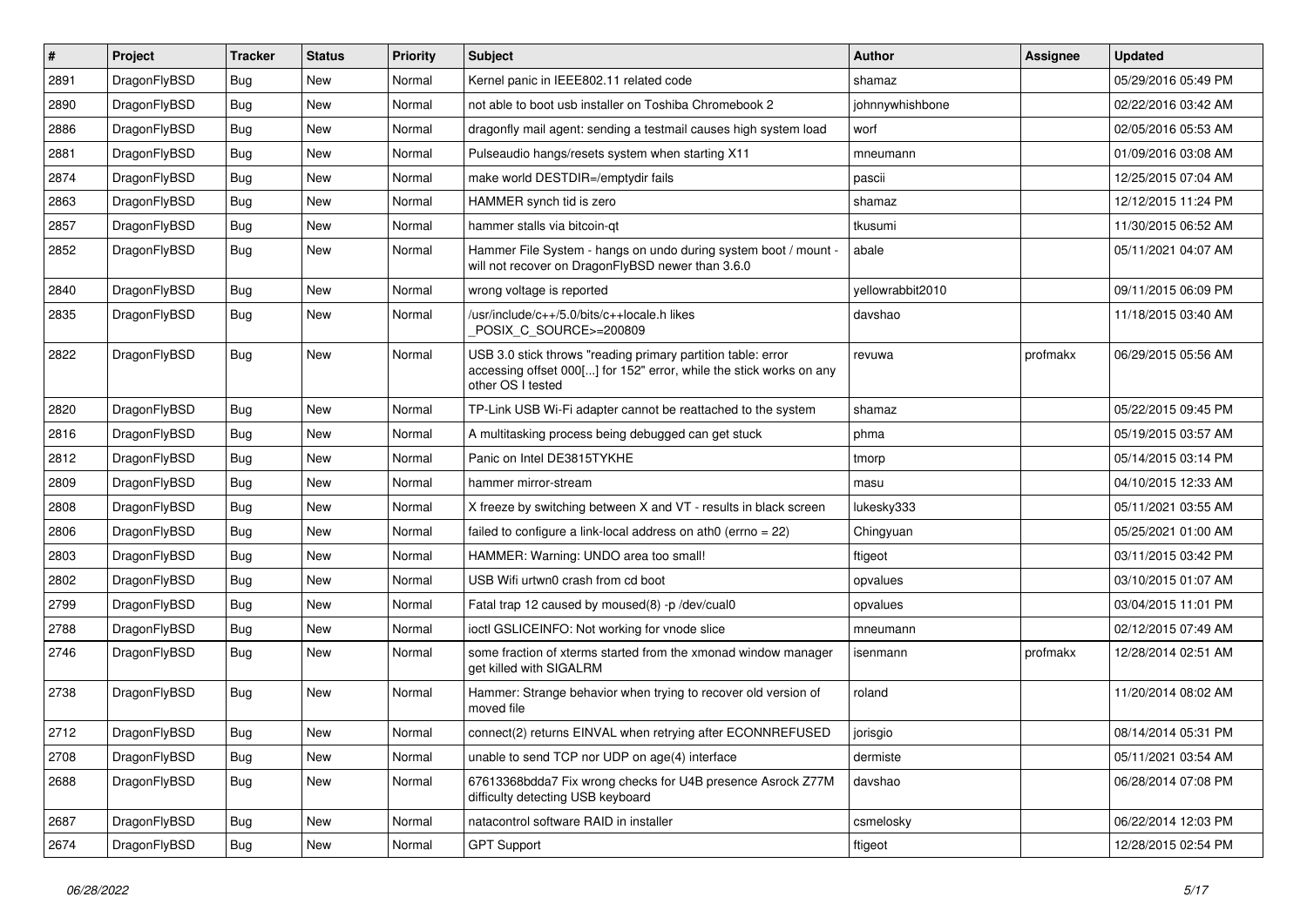| #    | Project      | <b>Tracker</b> | <b>Status</b> | <b>Priority</b> | Subject                                                                                                        | <b>Author</b>     | Assignee  | <b>Updated</b>      |
|------|--------------|----------------|---------------|-----------------|----------------------------------------------------------------------------------------------------------------|-------------------|-----------|---------------------|
| 2652 | DragonFlyBSD | Bug            | New           | Normal          | 189a0ff3761b47  ix: Implement MSI-X support locks up Lenovo<br>S <sub>10</sub> Intel Atom n <sub>270</sub>     | davshao           |           | 05/14/2014 01:55 AM |
| 2647 | DragonFlyBSD | Bug            | New           | Normal          | HAMMER panic on 3.6.0                                                                                          | tuxillo           |           | 05/11/2021 03:54 AM |
| 2645 | DragonFlyBSD | Bug            | <b>New</b>    | Normal          | panic with dsched fq and ioprio                                                                                | jyoung15          |           | 02/20/2014 07:29 AM |
| 2641 | DragonFlyBSD | Bug            | New           | Normal          | Panic when loading natapci as module                                                                           | tuxillo           |           | 05/11/2021 03:54 AM |
| 2630 | DragonFlyBSD | Bug            | <b>New</b>    | Normal          | Bring in latest iconv fixes from FreeBSD10 as well as csmapper<br>updates                                      | tuxillo           |           | 05/11/2021 03:54 AM |
| 2629 | DragonFlyBSD | Bug            | <b>New</b>    | Normal          | Replace gcc44 with llvm34, clang34, and libc++                                                                 | tuxillo           |           | 06/02/2014 02:30 PM |
| 2626 | DragonFlyBSD | Bug            | New           | Normal          | iwn driver drops with error: "firmware error 'iwn_intr: fatal firmware<br>error"                               | rodyaj            |           | 01/09/2014 05:50 AM |
| 2622 | DragonFlyBSD | <b>Bug</b>     | New           | Normal          | VAIO FIT15E fn keys support                                                                                    | nonsolosoft       |           | 12/31/2013 01:31 AM |
| 2621 | DragonFlyBSD | Bug            | <b>New</b>    | Normal          | core dump using cdrom                                                                                          | nonsolosoft       |           | 12/27/2013 12:43 AM |
| 2620 | DragonFlyBSD | Bug            | <b>New</b>    | Normal          | moused problem                                                                                                 | FilippoMo         |           | 12/20/2013 10:32 AM |
| 2619 | DragonFlyBSD | Bug            | <b>New</b>    | Normal          | DragonFly 3.6 can't be installed on a 6TB volume                                                               | ftigeot           |           | 02/23/2014 11:55 PM |
| 2618 | DragonFlyBSD | Bug            | New           | Normal          | mouse problem on RELEASE-3_6_0                                                                                 | FilippoMo         |           | 12/20/2013 03:26 AM |
| 2611 | DragonFlyBSD | <b>Bug</b>     | <b>New</b>    | Normal          | Change in IP address results in network not working                                                            | phma              |           | 12/05/2013 07:55 PM |
| 2609 | DragonFlyBSD | <b>Bug</b>     | New           | Normal          | master: panic: assertion<br>"LWKT_TOKEN_HELD_ANY(vm_object_token(object))" failed in<br>swp_pager_lookup       | thomas.nikolajsen |           | 11/28/2013 11:36 AM |
| 2604 | DragonFlyBSD | Bug            | <b>New</b>    | Normal          | dell laptop does not boot with LATEST                                                                          | isenmann          |           | 11/20/2013 02:07 AM |
| 2598 | DragonFlyBSD | Bug            | <b>New</b>    | Normal          | i386 via USB Booting                                                                                           | mbzadegan         |           | 10/21/2013 02:28 AM |
| 2595 | DragonFlyBSD | <b>Bug</b>     | New           | Normal          | DragonFly 3.4.3 crashes on SUN Blade X6250 with Qlogic ISP 2432<br>FC card                                     | Turvamies         |           | 10/07/2013 11:53 AM |
| 2587 | DragonFlyBSD | Bug            | <b>New</b>    | Normal          | SATA DVD writer not detected by DragonFly                                                                      | srussell          |           | 09/04/2020 08:55 AM |
| 2586 | DragonFlyBSD | <b>Bug</b>     | New           | Normal          | pf: "modulate" state seems problematic                                                                         | srussell          |           | 09/25/2013 07:36 PM |
| 2585 | DragonFlyBSD | Bug            | New           | Normal          | Dfly 3.4.3 on ESXi 5.1, HP Smart Array P410 passthrough<br>recognised, but not functioning                     | yggdrasil         | swildner  | 05/09/2022 08:14 AM |
| 2577 | DragonFlyBSD | Bug            | <b>New</b>    | Normal          | virtio-blk iops performance is cpu limited on high end devices                                                 | gjs278            | vsrinivas | 08/01/2013 02:28 PM |
| 2569 | DragonFlyBSD | Bug            | New           | Normal          | ctime NFS                                                                                                      | ferney            |           | 08/11/2013 04:35 AM |
| 2568 | DragonFlyBSD | Bug            | <b>New</b>    | Normal          | AHCI panic                                                                                                     | josepht           |           | 06/07/2013 05:52 PM |
| 2565 | DragonFlyBSD | <b>Bug</b>     | New           | Normal          | "ifconfig ix0 up" panic                                                                                        | ltpig402a         |           | 06/03/2013 05:46 AM |
| 2557 | DragonFlyBSD | <b>Bug</b>     | New           | Normal          | stock 3.4.1 kernel halts during booting if dm and dm_target_crypt<br>are loaded and RAID controller is present | phma              |           | 05/12/2013 10:38 PM |
| 2544 | DragonFlyBSD | <b>Bug</b>     | New           | Normal          | live DVD system boot (menu option 1) caused db> prompt on<br>PE1950                                            | estrabd           |           | 05/11/2021 03:54 AM |
| 2535 | DragonFlyBSD | Bug            | New           | Normal          | Imap processes apparentlt blocked on disk I/O                                                                  | ftigeot           |           | 04/02/2013 09:31 AM |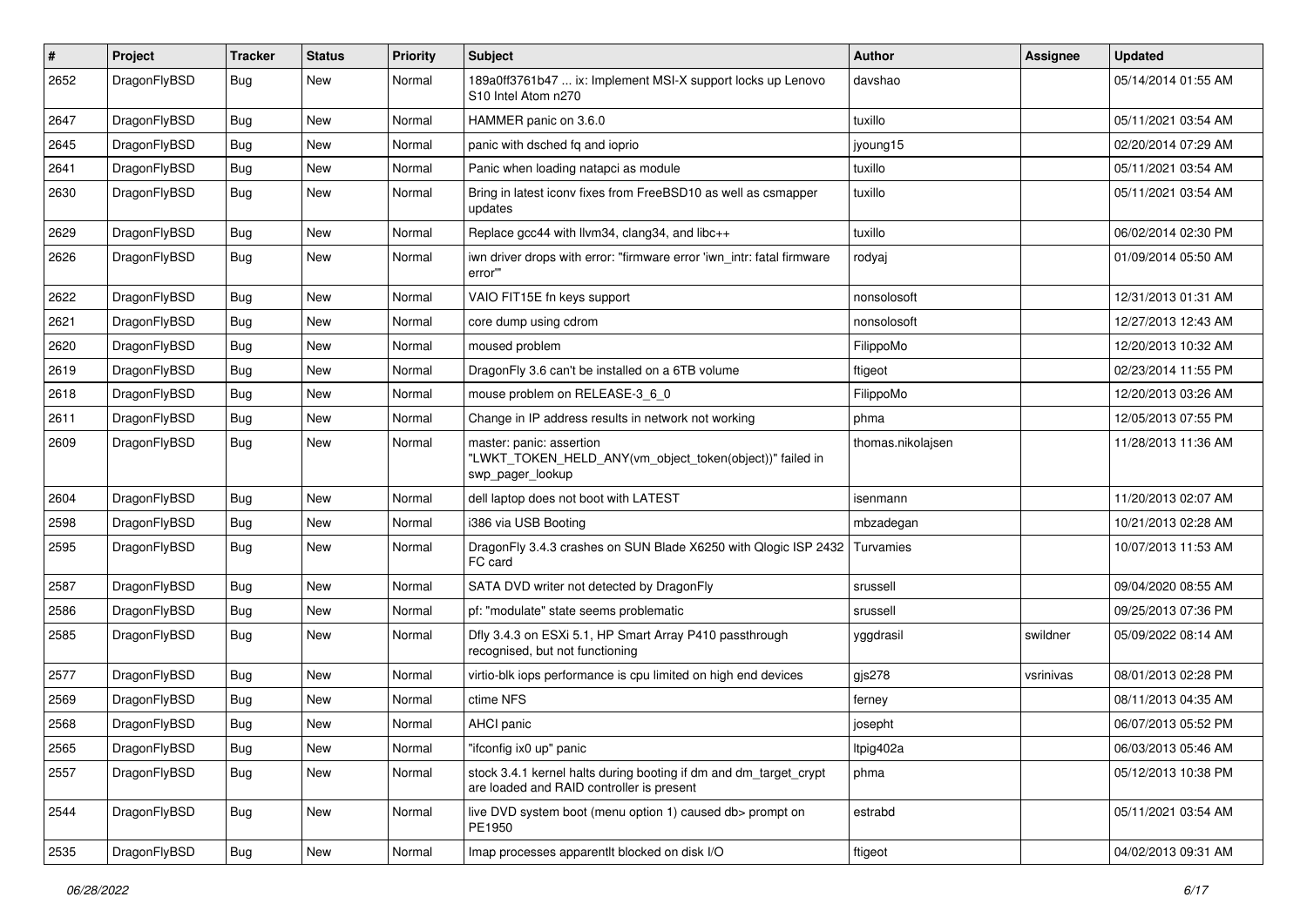| $\sharp$ | Project      | <b>Tracker</b> | <b>Status</b> | <b>Priority</b> | Subject                                                                                                                      | <b>Author</b>     | Assignee  | <b>Updated</b>      |
|----------|--------------|----------------|---------------|-----------------|------------------------------------------------------------------------------------------------------------------------------|-------------------|-----------|---------------------|
| 2531     | DragonFlyBSD | <b>Bug</b>     | <b>New</b>    | Normal          | camcontrol fails to disable APM                                                                                              | m.lombardi85      |           | 03/23/2013 12:28 PM |
| 2526     | DragonFlyBSD | Bug            | <b>New</b>    | Normal          | hammer cleanup doesn't run on first day of DST                                                                               | pavalos           |           | 10/18/2016 05:28 PM |
| 2520     | DragonFlyBSD | Bug            | <b>New</b>    | Normal          | panic: assertion "IS_SERIALIZED((ifp->if_serializer))" failed in<br>if_default_serialize_assert at /usr/src/sys/net/if.c:437 | ano               |           | 03/09/2013 12:14 AM |
| 2509     | DragonFlyBSD | Bug            | New           | Normal          | Redefinition of DIRBLKSIZ in restore(8)                                                                                      | swildner          |           | 06/04/2022 04:40 AM |
| 2498     | DragonFlyBSD | Bug            | <b>New</b>    | Normal          | DFBSD v3.2.2-RELEASE - LIST_FIRST(&bp->b_dep) == NULL"<br>failed in vfs_vmio_release                                         | tuxillo           |           | 05/31/2022 04:09 PM |
| 2496     | DragonFlyBSD | Bug            | <b>New</b>    | Normal          | NTFS malloc limit exceeded                                                                                                   | plasmob           | tuxillo   | 02/19/2013 08:47 AM |
| 2493     | DragonFlyBSD | <b>Bug</b>     | New           | Normal          | vidcontrol: invalid video mode name                                                                                          | Svarov            |           | 01/24/2013 09:55 AM |
| 2490     | DragonFlyBSD | <b>Bug</b>     | <b>New</b>    | Normal          | nmalloc should color addresses to avoid cache bank conflictsw                                                                | vsrinivas         |           | 06/10/2014 05:51 AM |
| 2489     | DragonFlyBSD | <b>Bug</b>     | New           | Normal          | nmalloc doesn't cache VA for allocations > 8KB                                                                               | vsrinivas         |           | 06/10/2014 05:51 AM |
| 2473     | DragonFlyBSD | <b>Bug</b>     | <b>New</b>    | Normal          | Kernel crash when trying to up the wpi0 device (Dfly<br>v3.3.0.758.g47388-DEVELOPMENT)                                       | tomaz             |           | 02/24/2014 08:50 AM |
| 2453     | DragonFlyBSD | <b>Bug</b>     | <b>New</b>    | Normal          | panic: assertion "gd->gd_spinlocks == 0" failed                                                                              | Johannes.Hofmann  |           | 11/12/2012 12:54 PM |
| 2444     | DragonFlyBSD | <b>Bug</b>     | New           | Normal          | Crash during Hammer overnight cleanup                                                                                        | justin            |           | 11/04/2012 07:58 AM |
| 2436     | DragonFlyBSD | <b>Bug</b>     | <b>New</b>    | Normal          | panic: assertion "lp->lwp_qcpu == dd->cpuid" failed in<br>dfly_acquire_curproc                                               | thomas.nikolajsen |           | 01/23/2013 11:07 AM |
| 2434     | DragonFlyBSD | <b>Bug</b>     | <b>New</b>    | Normal          | BTX Halted - Boot fails on USB/GUI                                                                                           | lucmv             |           | 10/17/2012 08:12 PM |
| 2430     | DragonFlyBSD | <b>Bug</b>     | New           | Normal          | Alternate Password Hash method                                                                                               | robin.carey1      |           | 10/07/2012 06:28 AM |
| 2416     | DragonFlyBSD | <b>Bug</b>     | New           | Normal          | ".' entry can be removed on mounted nfs filesystem                                                                           | ftigeot           | tuxillo   | 06/03/2014 04:40 AM |
| 2412     | DragonFlyBSD | <b>Bug</b>     | New           | Normal          | wlan0 fails to get address via dhclient                                                                                      | nonsolosoft       |           | 08/30/2012 05:55 AM |
| 2389     | DragonFlyBSD | <b>Bug</b>     | <b>New</b>    | Normal          | computer crashed while listing processes                                                                                     | phma              |           | 06/18/2012 02:49 PM |
| 2387     | DragonFlyBSD | <b>Bug</b>     | New           | Normal          | hammer ignores -t during dedup                                                                                               | phma              |           | 06/17/2012 12:30 PM |
| 2371     | DragonFlyBSD | <b>Bug</b>     | <b>New</b>    | Normal          | Timezone problem with America/Sao_Paulo                                                                                      | raitech           |           | 05/17/2012 01:42 PM |
| 2370     | DragonFlyBSD | <b>Bug</b>     | New           | Normal          | panic: ffs_valloc: dup alloc                                                                                                 | marino            | vsrinivas | 02/01/2013 09:28 AM |
| 2369     | DragonFlyBSD | <b>Bug</b>     | New           | Normal          | panic: Bad link elm 0xffffffe07edf6068 next->prev != elm                                                                     | jaydg             |           | 08/15/2012 03:04 AM |
| 2331     | DragonFlyBSD | <b>Bug</b>     | New           | Normal          | reading mouse mode from unopen file descriptor hangs mouse<br>driver                                                         | phma              |           | 03/14/2012 09:43 AM |
| 2329     | DragonFlyBSD | <b>Bug</b>     | New           | Normal          | ibm x3550 & acpi                                                                                                             | ano               |           | 06/03/2014 11:37 AM |
| 2324     | DragonFlyBSD | <b>Bug</b>     | New           | Normal          | natacotrol support > 2TB not working even after the ftigeot patch                                                            | zenny             |           | 03/03/2012 01:00 AM |
| 2319     | DragonFlyBSD | <b>Bug</b>     | New           | Normal          | crypt/passwd forward compat                                                                                                  | c.turner1         |           | 02/28/2012 12:39 PM |
| 2316     | DragonFlyBSD | <b>Bug</b>     | New           | Normal          | Ungraceful invalid password handling for adding a new user in the<br>installer                                               | rune              |           | 04/27/2012 11:23 PM |
| 2311     | DragonFlyBSD | <b>Bug</b>     | New           | Normal          | Xorg crash having something to do with drm                                                                                   | phma              |           | 02/22/2012 09:59 AM |
| 2308     | DragonFlyBSD | <b>Bug</b>     | New           | Normal          | System freeze when unloading snd hda                                                                                         | jaydg             |           | 02/19/2012 07:15 AM |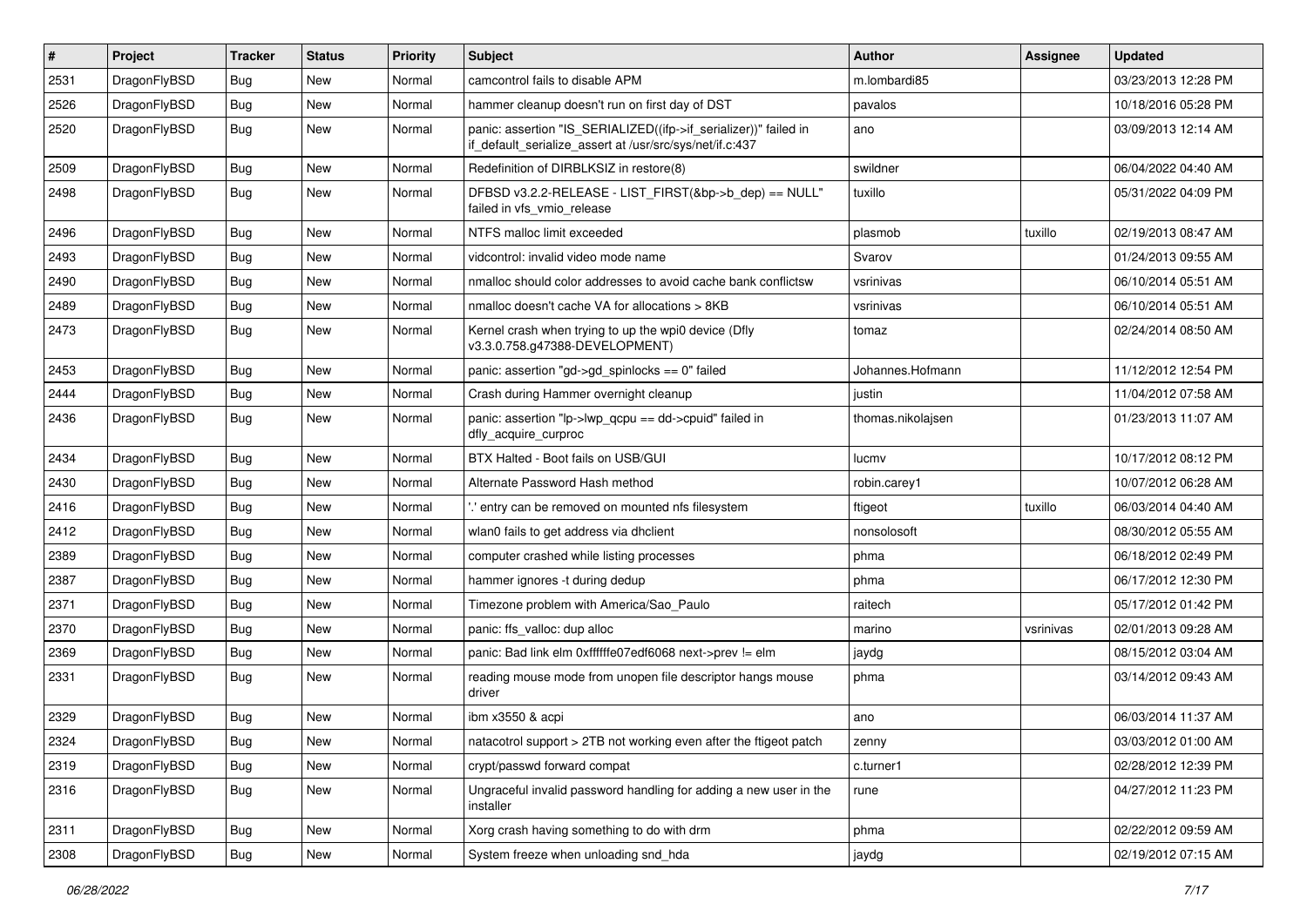| $\pmb{\#}$ | Project      | <b>Tracker</b> | <b>Status</b> | <b>Priority</b> | Subject                                                                                                    | Author       | Assignee | <b>Updated</b>      |
|------------|--------------|----------------|---------------|-----------------|------------------------------------------------------------------------------------------------------------|--------------|----------|---------------------|
| 2306       | DragonFlyBSD | Bug            | New           | Normal          | a crash starts the kernel debugger in text mode, but just reboots in $X \mid p$ hma                        |              |          | 02/11/2012 08:02 PM |
| 2297       | DragonFlyBSD | Bug            | <b>New</b>    | Normal          | strange NFS (client) error messages / problems                                                             | Anonymous    |          | 02/19/2012 02:59 PM |
| 2292       | DragonFlyBSD | Bug            | <b>New</b>    | Normal          | re interface with jumbo frames (mtu larger than 1500) hangs after<br>some traffic                          | Anonymous    |          | 01/31/2012 12:11 AM |
| 2287       | DragonFlyBSD | Bug            | <b>New</b>    | Normal          | HAMMER(ROOT) Illegal UNDO TAIL signature at<br>300000001967c000                                            | y0n3t4n1     |          | 11/07/2018 01:22 AM |
| 2283       | DragonFlyBSD | Bug            | New           | Normal          | DFBSD DragonFly v2.13.0.957.g4f459 - pmap_release: page<br>should already be gone 0xc27120bc               | tuxillo      |          | 01/23/2012 03:03 AM |
| 2265       | DragonFlyBSD | Bug            | <b>New</b>    | Normal          | mbsrtowcs does not properly handle invalid mbstate t in ps                                                 | c.turner1    | swildner | 01/10/2012 07:56 PM |
| 2254       | DragonFlyBSD | Bug            | New           | Normal          | panic: assertion "ref < &td->td_toks_end" failed in lwkt_gettoken at<br>/usr/src/sys/kern/lwkt_token.c:588 | eocallaghan  |          | 12/05/2011 10:21 PM |
| 2250       | DragonFlyBSD | Bug            | <b>New</b>    | Normal          | Kernel panic                                                                                               | adamk        |          | 11/23/2018 01:10 AM |
| 2248       | DragonFlyBSD | Bug            | New           | Normal          | sysctl panic                                                                                               | pavalos      |          | 11/23/2011 06:23 PM |
| 2245       | DragonFlyBSD | Bug            | New           | Normal          | panic: assertion "ref < &td->td_toks_end" failed in lwkt_gettoken at<br>/usr/src/sys/kern/lwkt_token.c:588 | iuanfra684   |          | 11/22/2011 07:41 PM |
| 2224       | DragonFlyBSD | <b>Bug</b>     | New           | Normal          | v2.13.0.291.gaa7ec - Panic on fq while installing world                                                    | tuxillo      |          | 11/18/2011 01:40 AM |
| 2210       | DragonFlyBSD | Bug            | <b>New</b>    | Normal          | Bugtracker cannot assign default project for new users                                                     | ahuete.devel |          | 11/17/2011 11:30 AM |
| 2199       | DragonFlyBSD | Bug            | New           | Normal          | screen segfaults if utmpx isn't present                                                                    | pavalos      |          | 11/15/2011 10:52 PM |
| 2182       | DragonFlyBSD | <b>Bug</b>     | New           | Normal          | if msk PHY FIFO underrun/overflow                                                                          | nonsolosoft  |          | 09/03/2012 06:39 AM |
| 2171       | DragonFlyBSD | Bug            | New           | Normal          | DFBSD v2.13.0.151.gdc8442 - panic: assertion "(*ptep &<br>$(PG_MANAGED PG_V)) == PG_V"$                    | tuxillo      |          | 11/04/2011 05:06 PM |
| 2167       | DragonFlyBSD | <b>Bug</b>     | <b>New</b>    | Normal          | shutdown/reboot fails after uptime msg                                                                     | marino       |          | 11/28/2011 03:01 AM |
| 2166       | DragonFlyBSD | Bug            | <b>New</b>    | Normal          | DFBSD v2.13.0.109.g05b9d - Strange lockups                                                                 | tuxillo      |          | 10/29/2011 11:20 AM |
| 2164       | DragonFlyBSD | <b>Bug</b>     | <b>New</b>    | Normal          | panic on reboot from usb.                                                                                  | eocallaghan  |          | 10/27/2011 09:29 AM |
| 2161       | DragonFlyBSD | <b>Bug</b>     | New           | Normal          | Outdated xorg.conf file gets installed into etc and screws up mouse                                        | eocallaghan  |          | 10/27/2011 01:51 PM |
| 2158       | DragonFlyBSD | Bug            | New           | Normal          | iwn panics with assertion on boot.                                                                         | eocallaghan  |          | 10/24/2011 04:13 PM |
| 2154       | DragonFlyBSD | Bug            | <b>New</b>    | Normal          | vkernel copyout() doesn't return EFAULT on error                                                           | vsrinivas    |          | 10/20/2011 03:53 AM |
| 2153       | DragonFlyBSD | Bug            | New           | Normal          | Too many unuseful warnings at boot                                                                         | iuanfra684   |          | 10/18/2011 10:16 PM |
| 2138       | DragonFlyBSD | <b>Bug</b>     | New           | Normal          | > 100% CPU usage                                                                                           | robin.carey1 |          | 09/26/2011 12:20 PM |
| 2136       | DragonFlyBSD | Bug            | New           | Normal          | socketpair() doesn't free file descriptors on copyout failure                                              | vsrinivas    |          | 04/05/2013 09:13 AM |
| 2129       | DragonFlyBSD | Bug            | <b>New</b>    | Normal          | DFBSD v2.11.0.661.gf9438 i386 - panic: lockmgr thrd_sleep                                                  | tuxillo      |          | 09/05/2011 09:49 AM |
| 2125       | DragonFlyBSD | Bug            | New           | Normal          | Weird garbage in dmesg                                                                                     | herrgard     |          | 08/30/2011 08:04 PM |
| 2124       | DragonFlyBSD | <b>Bug</b>     | New           | Normal          | getty repeating too quickly on port /dev/ttyv0                                                             | sgeorge.ml   |          | 09/01/2011 04:28 AM |
| 2123       | DragonFlyBSD | Bug            | New           | Normal          | hammer is losing files                                                                                     | schmir       |          | 08/30/2011 07:56 PM |
| 2115       | DragonFlyBSD | <b>Bug</b>     | New           | Normal          | [msk] system freeze after receive some paquet                                                              | bsdsx        |          | 08/22/2011 10:22 AM |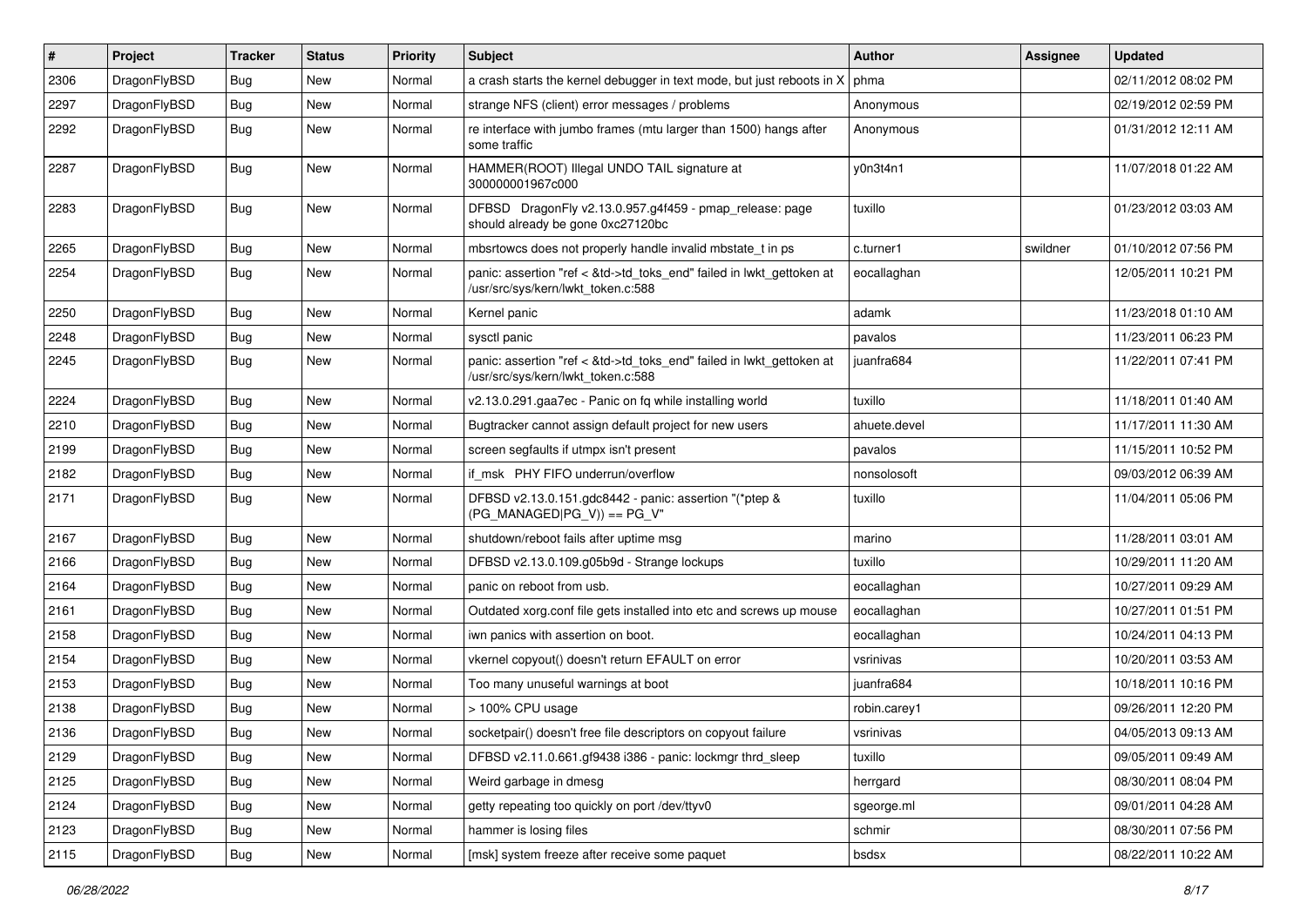| $\vert$ # | Project      | <b>Tracker</b> | <b>Status</b> | <b>Priority</b> | <b>Subject</b>                                                                 | Author            | <b>Assignee</b> | <b>Updated</b>      |
|-----------|--------------|----------------|---------------|-----------------|--------------------------------------------------------------------------------|-------------------|-----------------|---------------------|
| 2113      | DragonFlyBSD | Bug            | <b>New</b>    | Normal          | nmalloc threaded program fork leak                                             | vsrinivas         | vsrinivas       | 08/11/2011 07:25 PM |
| 2107      | DragonFlyBSD | <b>Bug</b>     | <b>New</b>    | Normal          | 2.10.1 sata dvd drive issue                                                    | ausppc            |                 | 07/31/2011 08:41 PM |
| 2104      | DragonFlyBSD | <b>Bug</b>     | <b>New</b>    | Normal          | network configuration seg. fault on install CD                                 | navratil          |                 | 07/26/2011 07:55 AM |
| 2099      | DragonFlyBSD | Bug            | <b>New</b>    | Normal          | page fault panic in vm system                                                  | pavalos           |                 | 07/10/2011 08:51 AM |
| 2094      | DragonFlyBSD | <b>Bug</b>     | <b>New</b>    | Normal          | Segfault when gdb printing backtrace from core dump                            | greenrd           |                 | 06/25/2011 04:14 PM |
| 2092      | DragonFlyBSD | <b>Bug</b>     | New           | Normal          | Panic: Bad link elm 0x next->prev != elm                                       | masterblaster     | dillon          | 12/04/2011 12:49 PM |
| 2085      | DragonFlyBSD | Bug            | <b>New</b>    | Normal          | panic: assertion: (m->flags & PG_MAPPED) == 0 in<br>vm_page_free_toq           | vsrinivas         |                 | 06/10/2011 07:48 AM |
| 2084      | DragonFlyBSD | Bug            | <b>New</b>    | Normal          | DFBSD v2.11.0.242.g4d317 - panic: zone: entry not free                         | tuxillo           |                 | 07/03/2012 01:23 AM |
| 2082      | DragonFlyBSD | <b>Bug</b>     | <b>New</b>    | Normal          | dfbsd 2.10.1 amd64 - mc port build error with 'bmake bin-install'              | sun-doctor        |                 | 05/25/2011 07:18 PM |
| 2080      | DragonFlyBSD | <b>Bug</b>     | <b>New</b>    | Normal          | panic: lockmgr thrd_sleep: called from interrupt, ipi, or hard code<br>section | rumcic            |                 | 05/30/2011 05:06 PM |
| 2078      | DragonFlyBSD | <b>Bug</b>     | <b>New</b>    | Normal          | DFBSD i386 v2.11.0.201.g3ed2f - Panic during installworld into a<br>vn0 device | tuxillo           |                 | 05/19/2011 07:50 PM |
| 2077      | DragonFlyBSD | Bug            | <b>New</b>    | Normal          | USB devices conflicting                                                        | srussell          |                 | 05/17/2011 05:12 PM |
| 2075      | DragonFlyBSD | <b>Bug</b>     | New           | Normal          | pflogd on x86 64                                                               | fanch             |                 | 05/16/2011 04:04 PM |
| 2072      | DragonFlyBSD | Bug            | <b>New</b>    | Normal          | Fatal trap 12: stopped at lwkt_send_ipiq3                                      | rumcic            |                 | 05/17/2011 04:12 AM |
| 2067      | DragonFlyBSD | <b>Bug</b>     | <b>New</b>    | Normal          | sound/pcm: "play interrupt timeout, channel dead"                              | matthiasr         |                 | 05/11/2021 03:55 AM |
| 2061      | DragonFlyBSD | Bug            | <b>New</b>    | Normal          | USB keyboard boot panic                                                        | sjg               |                 | 05/04/2012 12:20 AM |
| 2055      | DragonFlyBSD | Bug            | New           | Normal          | $ssh + IPV6 + bridge \Rightarrow connection freezes$                           | steve             |                 | 04/24/2011 07:13 PM |
| 2052      | DragonFlyBSD | <b>Bug</b>     | <b>New</b>    | Normal          | Kernel panic: CPU APIC ID out of range                                         | Anonymous         |                 | 05/02/2011 11:06 AM |
| 2051      | DragonFlyBSD | Bug            | <b>New</b>    | Normal          | No ipv6 lan route entry created on 2.10                                        | ftigeot           |                 | 04/21/2011 10:37 AM |
| 2048      | DragonFlyBSD | <b>Bug</b>     | <b>New</b>    | Normal          | panic: ffs sync: rofs mod                                                      | pavalos           |                 | 04/12/2011 05:45 AM |
| 2045      | DragonFlyBSD | <b>Bug</b>     | New           | Normal          | ral(4): Fatal trap 12: page fault while in kernel mode (two panics)            | herrgard          |                 | 11/03/2011 05:34 PM |
| 2042      | DragonFlyBSD | Bug            | <b>New</b>    | Normal          | kernel panic, when run boot0cfg                                                | sepherosa         |                 | 05/31/2022 03:01 PM |
| 2008      | DragonFlyBSD | Bug            | <b>New</b>    | Normal          | lwkt_setcpu_remote: td->td_flags 00800621 console flood                        | pavalos           |                 | 03/06/2011 09:37 PM |
| 2004      | DragonFlyBSD | <b>Bug</b>     | New           | Normal          | LWKT_WAIT_IPIQ panic                                                           | steve             |                 | 03/08/2011 05:46 PM |
| 1990      | DragonFlyBSD | Bug            | <b>New</b>    | Normal          | /mnt too large to mount                                                        | peur.neu          |                 | 02/16/2011 11:24 PM |
| 1984      | DragonFlyBSD | Bug            | New           | Normal          | hammer mount fails after crash - HAMMER: FIFO record bad head<br>signature     | thomas.nikolajsen |                 | 03/08/2011 06:57 PM |
| 1975      | DragonFlyBSD | Bug            | New           | Normal          | Applications seg fault in select() and poll()                                  | rumcic            |                 | 05/31/2022 02:58 PM |
| 1969      | DragonFlyBSD | Bug            | New           | Normal          | pf-related network problem                                                     | pavalos           | lentferj        | 02/01/2011 06:57 PM |
| 1964      | DragonFlyBSD | <b>Bug</b>     | New           | Normal          | iwn (panic assertion : wlan_assert_serialized)                                 | sjmm.ptr          | josepht         | 02/01/2011 12:57 PM |
| 1961      | DragonFlyBSD | <b>Bug</b>     | New           | Normal          | Can't create dump from DDB                                                     | shamaz            |                 | 01/29/2011 09:02 PM |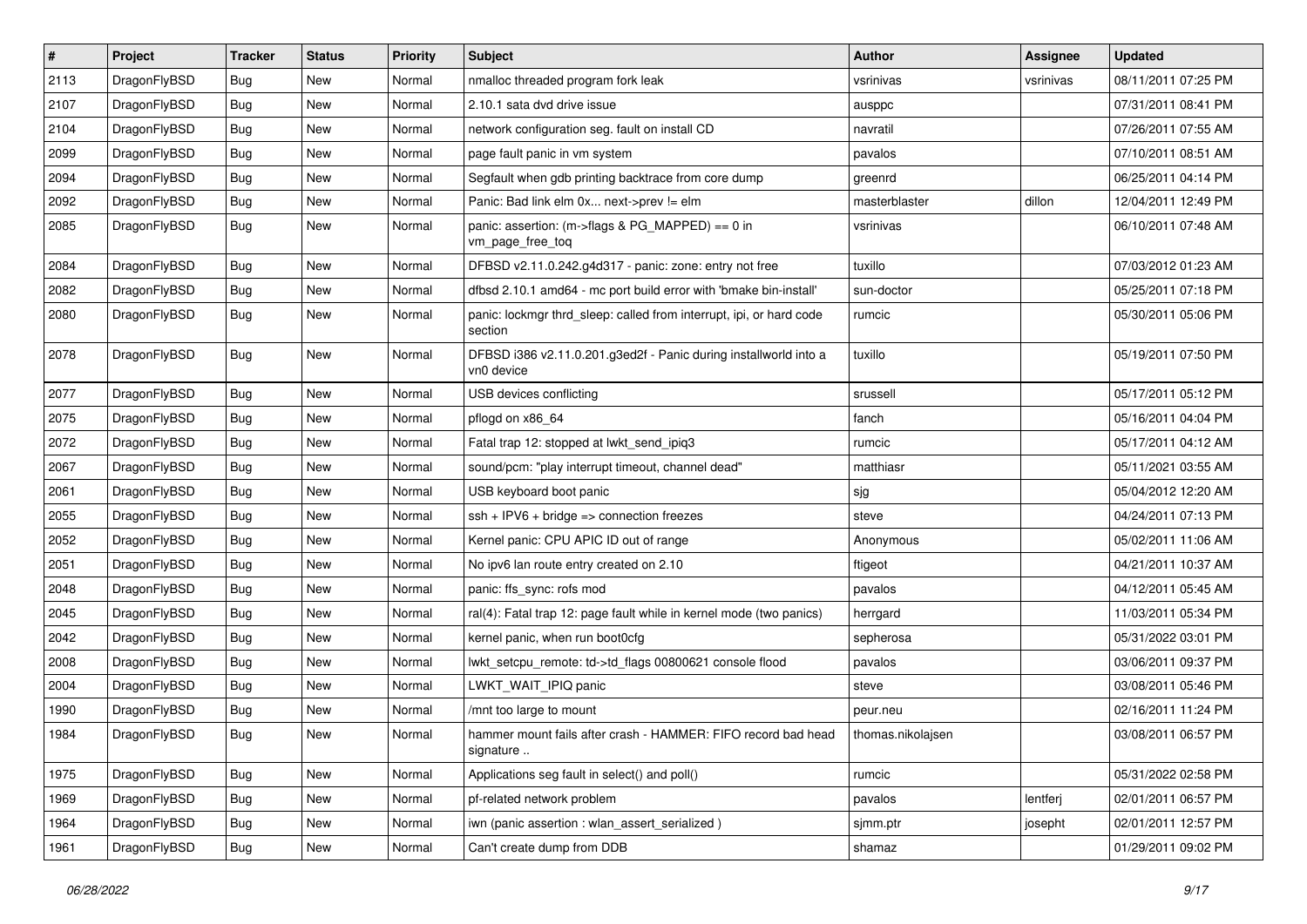| $\vert$ # | Project      | <b>Tracker</b> | <b>Status</b> | <b>Priority</b> | <b>Subject</b>                                                                                                                                                                                    | Author             | Assignee | <b>Updated</b>      |
|-----------|--------------|----------------|---------------|-----------------|---------------------------------------------------------------------------------------------------------------------------------------------------------------------------------------------------|--------------------|----------|---------------------|
| 1959      | DragonFlyBSD | <b>Bug</b>     | <b>New</b>    | Normal          | DFBSD v2.9.1.422.gc98f2 - Panic during boot - IPv6 and PF                                                                                                                                         | tuxillo            |          | 01/13/2011 03:37 AM |
| 1951      | DragonFlyBSD | Bug            | <b>New</b>    | Normal          | dma timeouts at phyaddr on a good hdd                                                                                                                                                             | peur.neu           |          | 01/04/2011 07:12 AM |
| 1949      | DragonFlyBSD | <b>Bug</b>     | <b>New</b>    | Normal          | iwn panic                                                                                                                                                                                         | pavalos            |          | 01/30/2011 03:21 AM |
| 1946      | DragonFlyBSD | Bug            | <b>New</b>    | Normal          | ieee80211 panic                                                                                                                                                                                   | pavalos            | josepht  | 01/27/2011 06:00 PM |
| 1944      | DragonFlyBSD | Bug            | <b>New</b>    | Normal          | panic: backing object 0xdea7b258 was somehow re-referenced<br>during collapse!                                                                                                                    | sepherosa          |          | 12/27/2010 02:06 AM |
| 1943      | DragonFlyBSD | Bug            | <b>New</b>    | Normal          | hammer assertion panic                                                                                                                                                                            | peter              |          | 12/27/2010 12:45 AM |
| 1942      | DragonFlyBSD | <b>Bug</b>     | New           | Normal          | locking against myself in getcacheblk()?                                                                                                                                                          | qhwt.dfly          |          | 05/31/2022 02:15 PM |
| 1941      | DragonFlyBSD | Bug            | <b>New</b>    | Normal          | wlan config crash                                                                                                                                                                                 | abandon.every.hope |          | 12/24/2010 07:54 PM |
| 1939      | DragonFlyBSD | Bug            | <b>New</b>    | Normal          | Panic on nightly build and stress test box                                                                                                                                                        | lentferj           |          | 12/18/2010 08:41 AM |
| 1935      | DragonFlyBSD | Bug            | <b>New</b>    | Normal          | mouse does not work after switching between x and console                                                                                                                                         | shamaz             |          | 12/13/2010 10:06 AM |
| 1923      | DragonFlyBSD | Bug            | <b>New</b>    | Normal          | Abysmal NFS performance with IPv6                                                                                                                                                                 | ftigeot            |          | 12/05/2010 09:34 PM |
| 1917      | DragonFlyBSD | Bug            | New           | Normal          | panic: assertion: (RB_EMPTY(&ip->rec_tree) && (ip->flags &<br>HAMMER INODE XDIRTY) == 0)    (!RB EMPTY(&ip->rec tree)<br>&& (ip->flags & HAMMER_INODE_XDIRTY) != 0) in<br>hammer flush inode done | qhwt.dfly          |          | 11/24/2010 03:23 AM |
| 1916      | DragonFlyBSD | <b>Bug</b>     | <b>New</b>    | Normal          | Constant crashes on x86 64 with UFS                                                                                                                                                               | lentferj           |          | 11/21/2010 07:40 PM |
| 1913      | DragonFlyBSD | Bug            | <b>New</b>    | Normal          | panic: assertion: ip->flush_state != HAMMER_FST_FLUSH in<br>hammer_flush_inode_core                                                                                                               | swildner           |          | 11/20/2010 05:27 PM |
| 1907      | DragonFlyBSD | Bug            | <b>New</b>    | Normal          | Hammer crash in hammer_flusher_flush()                                                                                                                                                            | swildner           |          | 11/11/2010 05:07 AM |
| 1899      | DragonFlyBSD | <b>Bug</b>     | <b>New</b>    | Normal          | Keyboard doesn't work                                                                                                                                                                             | fransm             |          | 05/15/2022 03:32 PM |
| 1884      | DragonFlyBSD | Bug            | New           | Normal          | System completely freezes while listening music (devbuf: malloc<br>limit exceeded)                                                                                                                | shamaz             |          | 01/24/2011 05:00 PM |
| 1877      | DragonFlyBSD | <b>Bug</b>     | New           | Normal          | Freeze during 1st hammer cleanup after new install                                                                                                                                                | elekktretterr      |          | 05/15/2022 11:43 AM |
| 1876      | DragonFlyBSD | Bug            | <b>New</b>    | Normal          | devfs in jail + logging out from console(ttyv1+) -> panic                                                                                                                                         | qhwt.dfly          | tuxillo  | 05/31/2022 03:24 PM |
| 1874      | DragonFlyBSD | Bug            | <b>New</b>    | Normal          | mpd listening on all IPs, accepting only on one                                                                                                                                                   | rumcic             |          | 05/08/2011 01:01 PM |
| 1873      | DragonFlyBSD | <b>Bug</b>     | New           | Normal          | Panic upon usb mouse detach and reattaching                                                                                                                                                       | rumcic             |          | 02/01/2011 09:53 AM |
| 1867      | DragonFlyBSD | Bug            | <b>New</b>    | Normal          | it(4) motherboard and fan problems                                                                                                                                                                | tuxillo            |          | 07/08/2011 10:48 AM |
| 1861      | DragonFlyBSD | Bug            | <b>New</b>    | Normal          | panic via kprintf (lockmgr called in a hard section)                                                                                                                                              | vsrinivas          |          | 10/11/2010 12:56 AM |
| 1850      | DragonFlyBSD | Bug            | New           | Normal          | volume-add on hammer root fs panic                                                                                                                                                                | Johannes.Hofmann   |          | 04/18/2019 04:27 AM |
| 1836      | DragonFlyBSD | Bug            | New           | Normal          | Incorrect TCP checksum show up in tcpdump                                                                                                                                                         | robgar1            |          | 05/15/2022 11:22 AM |
| 1826      | DragonFlyBSD | <b>Bug</b>     | New           | Normal          | panic during boot: assertion so->so_port  in tcp_input                                                                                                                                            | ftigeot            |          | 05/15/2022 11:05 AM |
| 1818      | DragonFlyBSD | <b>Bug</b>     | New           | Normal          | panic: Bad tailq NEXT (kqueue issue ?)                                                                                                                                                            | ftigeot            |          | 05/15/2022 11:40 AM |
| 1786      | DragonFlyBSD | Bug            | New           | Normal          | Calling NULL function pointer initiates panic loop                                                                                                                                                | sjg                |          | 10/11/2010 05:28 PM |
| 1774      | DragonFlyBSD | Bug            | New           | Normal          | New IP header cleanup branch available for testing                                                                                                                                                | dillon             |          | 05/15/2022 10:59 AM |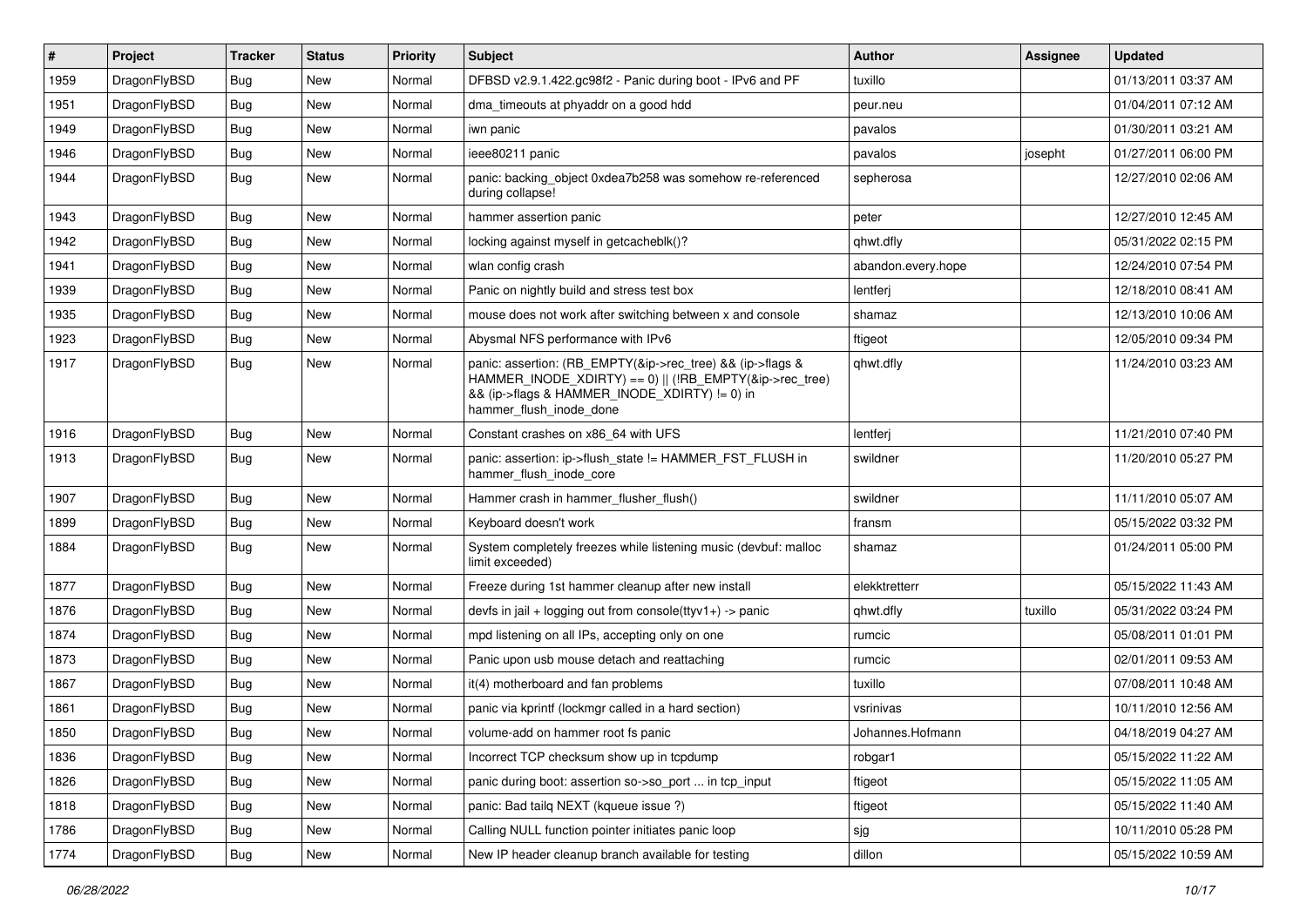| $\pmb{\#}$ | Project      | <b>Tracker</b> | <b>Status</b> | <b>Priority</b> | Subject                                                                                                                                                     | Author            | Assignee | <b>Updated</b>      |
|------------|--------------|----------------|---------------|-----------------|-------------------------------------------------------------------------------------------------------------------------------------------------------------|-------------------|----------|---------------------|
| 1769       | DragonFlyBSD | Bug            | New           | Normal          | panic: assertion: _tp->tt_msg->tt_cpuid == mycpuid in<br>tcp callout active                                                                                 | pavalos           | sjg      | 05/15/2022 11:07 AM |
| 1695       | DragonFlyBSD | Bug            | <b>New</b>    | Normal          | NFS-related system breakdown                                                                                                                                | Anonymous         |          | 04/10/2014 12:35 AM |
| 1634       | DragonFlyBSD | Bug            | <b>New</b>    | Normal          | panic: spin lock: 0xe4ad1320, indefinitive wait!                                                                                                            | elekktretterr     |          | 01/19/2015 03:21 AM |
| 1594       | DragonFlyBSD | <b>Bug</b>     | <b>New</b>    | Normal          | Kernel panic during boot from Live CD on Dell E6400                                                                                                         | bodie             |          | 05/11/2021 03:54 AM |
| 1559       | DragonFlyBSD | Bug            | New           | Normal          | kernel trap                                                                                                                                                 | phma              |          | 11/27/2021 08:43 AM |
| 1556       | DragonFlyBSD | <b>Bug</b>     | <b>New</b>    | Normal          | many processes stuck in "hmrrcm", system unusable                                                                                                           | corecode          | tuxillo  | 05/11/2021 03:52 AM |
| 1525       | DragonFlyBSD | <b>Bug</b>     | New           | Normal          | boehm-gc problems                                                                                                                                           | hasso             |          | 10/13/2012 07:13 PM |
| 1474       | DragonFlyBSD | Bug            | <b>New</b>    | Normal          | ithread 1 unexpectedly rescheduled                                                                                                                          | corecode          | tuxillo  | 05/11/2021 03:52 AM |
| 1463       | DragonFlyBSD | Bug            | <b>New</b>    | Normal          | Mountroot before drives are initialized                                                                                                                     | elekktretterr     |          | 12/07/2010 01:30 PM |
| 1442       | DragonFlyBSD | <b>Bug</b>     | New           | Normal          | blocking SIGSEGV and triggering a segment violation produces an<br>all CPU consuming process                                                                | corecode          | tuxillo  | 05/11/2021 03:52 AM |
| 1440       | DragonFlyBSD | <b>Bug</b>     | New           | Normal          | ptrace/gdb doesn't work after process blocks SIGTRAP                                                                                                        | corecode          | tuxillo  | 05/11/2021 03:52 AM |
| 1430       | DragonFlyBSD | <b>Bug</b>     | <b>New</b>    | Normal          | Buggy $w(1)$ ?                                                                                                                                              | hasso             | alexh    | 11/24/2010 08:09 AM |
| 1293       | DragonFlyBSD | <b>Bug</b>     | <b>New</b>    | Normal          | 2.2.1-REL Installer Request                                                                                                                                 | mk                | tuxillo  | 05/11/2021 04:00 AM |
| 1246       | DragonFlyBSD | <b>Bug</b>     | New           | Normal          | bad resolution (monitor desync) with livedvd                                                                                                                | Przem0l           |          | 02/18/2014 06:29 AM |
| 1194       | DragonFlyBSD | Bug            | <b>New</b>    | Normal          | SCSI errors while trying to copy photos from my camera                                                                                                      | elekktretterr     |          | 01/14/2015 04:39 PM |
| 1193       | DragonFlyBSD | <b>Bug</b>     | <b>New</b>    | Normal          | kernel doesn't recognize cdrom drive                                                                                                                        | nonsolosoft       |          | 01/25/2014 09:11 PM |
| 989        | DragonFlyBSD | Bug            | New           | Normal          | installer/fdisk trouble with wrapped values                                                                                                                 | Discodestroyer    |          | 02/18/2014 06:27 AM |
| 731        | DragonFlyBSD | Bug            | <b>New</b>    | Normal          | system freeze on "slice too large"                                                                                                                          | corecode          | tuxillo  | 06/25/2022 04:01 AM |
| 341        | DragonFlyBSD | <b>Bug</b>     | New           | Normal          | Vinum erroneously repors devices as busy                                                                                                                    | corecode          | swildner | 01/21/2012 04:50 AM |
| 3266       | DragonFlyBSD | Bug            | New           | High            | Filesystems broken due to "KKASSERT(count &<br>TOK_COUNTMASK);"                                                                                             | tkusumi           |          | 03/15/2021 01:21 PM |
| 3240       | DragonFlyBSD | Bug            | <b>New</b>    | High            | compile error because of openssl with /usr/dports/security/rhash for<br>mysql 8 install                                                                     | <b>UlasSAYGIN</b> |          | 06/04/2020 08:05 AM |
| 3194       | DragonFlyBSD | <b>Bug</b>     | <b>New</b>    | High            | Hammer kernel crash on mirror-stream of PFS after upgrade<br>(assertion "cursor->flags &<br>HAMMER_CURSOR_ITERATE_CHECK" failed in<br>hammer btree iterate) | Anonymous         |          | 06/29/2019 01:32 PM |
| 3129       | DragonFlyBSD | Bug            | New           | High            | Kernel panic with 5.2.0 on A2SDi-4C-HLN4F                                                                                                                   | stateless         |          | 04/24/2018 12:50 AM |
| 3124       | DragonFlyBSD | Bug            | <b>New</b>    | High            | DragonFlyBSD 5.0.2 with Hammer2 with UEFI install doesn't boot                                                                                              | wiesl             |          | 06/18/2019 05:07 AM |
| 2930       | DragonFlyBSD | Bug            | New           | High            | 'objcache' causes panic during 'nfs_readdir'                                                                                                                | tofergus          |          | 07/26/2016 01:09 PM |
| 2915       | DragonFlyBSD | <b>Bug</b>     | New           | High            | Hammer mirror-copy problem                                                                                                                                  | t_dfbsd           |          | 08/25/2016 05:28 AM |
| 2870       | DragonFlyBSD | Bug            | New           | High            | Broken text and icons when glamor acceleration is used                                                                                                      | 375gnu            | ftigeot  | 01/31/2016 12:13 AM |
| 2828       | DragonFlyBSD | <b>Bug</b>     | New           | High            | On AMD APUs and Bulldozer CPUs, the machdep.cpu_idle_hlt<br>sysctl should be 3 by default                                                                   | vadaszi           | vadaszi  | 05/11/2021 04:07 AM |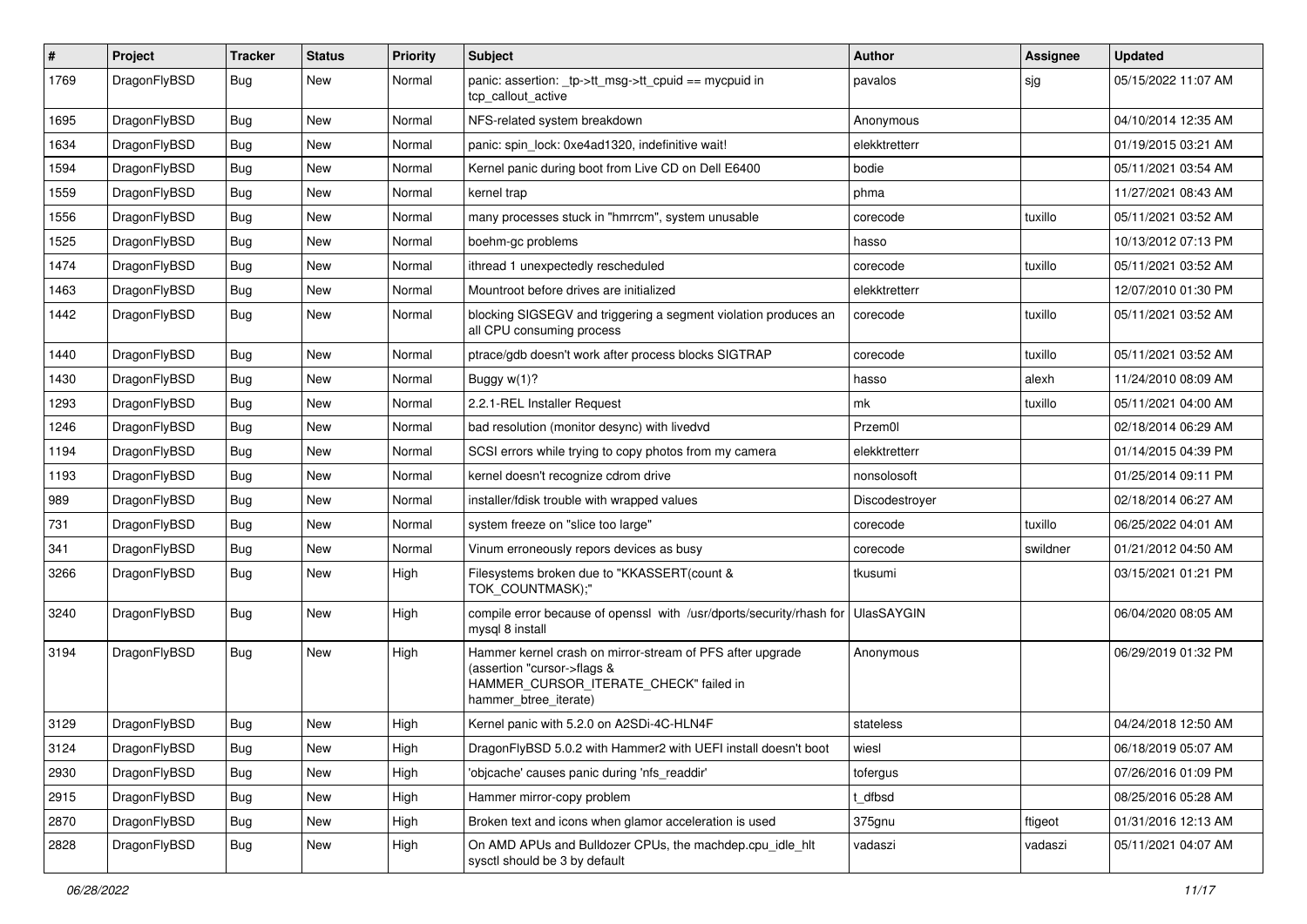| $\#$ | Project      | <b>Tracker</b> | <b>Status</b> | Priority | <b>Subject</b>                                                                                            | <b>Author</b>      | Assignee  | <b>Updated</b>      |
|------|--------------|----------------|---------------|----------|-----------------------------------------------------------------------------------------------------------|--------------------|-----------|---------------------|
| 2825 | DragonFlyBSD | <b>Bug</b>     | <b>New</b>    | High     | 3x dhclient = hanging system (objcache exhausted)                                                         | jaccovonb          | sepherosa | 05/11/2021 03:55 AM |
| 2736 | DragonFlyBSD | Bug            | <b>New</b>    | High     | kernel panics on acpi timer probe function                                                                | cnb                |           | 05/11/2021 03:55 AM |
| 2657 | DragonFlyBSD | Bug            | New           | High     | Needs acl to migrate our servers                                                                          | ferney             |           | 03/31/2014 11:37 AM |
| 2547 | DragonFlyBSD | <b>Bug</b>     | <b>New</b>    | High     | crashed while doing a dry run of pkg rolling-replace                                                      | phma               |           | 04/18/2013 10:40 PM |
| 2495 | DragonFlyBSD | Bug            | <b>New</b>    | High     | DFBSD v3.3.0.960.g553fe7 - ocnt != 0" failed in<br>prop_object_release                                    | tuxillo            |           | 05/31/2022 04:08 PM |
| 2421 | DragonFlyBSD | Bug            | <b>New</b>    | High     | Kernel panic: vm fault: page 0xc0f70000 not busy!                                                         | lentferj           |           | 10/03/2012 08:16 AM |
| 2140 | DragonFlyBSD | <b>Bug</b>     | <b>New</b>    | High     | hammer_io_delallocate panic with 'duplicate entry' message                                                | ttw                |           | 10/07/2011 12:22 PM |
| 2117 | DragonFlyBSD | Bug            | New           | High     | ACPI and/or bce(4) problem with 2.11.0.673.g0d557 on HP DL380<br>G <sub>6</sub>                           | pauska             |           | 08/22/2011 10:15 AM |
| 2071 | DragonFlyBSD | Bug            | <b>New</b>    | High     | Panic on assertion: (int)(flg->seq - seq) > 0 in hammer flusher flush<br>after inode error                | vsrinivas          |           | 06/12/2011 07:59 AM |
| 1920 | DragonFlyBSD | Bug            | <b>New</b>    | High     | system hangs                                                                                              | zhtw               |           | 11/22/2010 08:59 AM |
| 1198 | DragonFlyBSD | Bug            | <b>New</b>    | High     | DDB loops panic in db read bytes                                                                          | corecode           | tuxillo   | 05/11/2021 03:51 AM |
| 1185 | DragonFlyBSD | <b>Bug</b>     | <b>New</b>    | High     | need a tool to merge changes into /etc                                                                    | wa1ter             |           | 02/18/2014 06:02 AM |
| 2735 | DragonFlyBSD | <b>Bug</b>     | New           | Urgent   | iwn panics SYSSASSERT                                                                                     | cnb                |           | 05/11/2021 03:55 AM |
| 2423 | DragonFlyBSD | <b>Bug</b>     | <b>New</b>    | Urgent   | After multiple panics/locks, hitting KKASSERT in<br>hammer init cursor                                    | rumcic             |           | 09/18/2012 02:28 AM |
| 2141 | DragonFlyBSD | <b>Bug</b>     | <b>New</b>    | Urgent   | loader and/or documentation broken                                                                        | sjg                |           | 01/20/2012 10:51 AM |
| 599  | DragonFlyBSD | Bug            | <b>New</b>    | Urgent   | 1.9.0 reproducable panic                                                                                  | pavalos            |           | 12/22/2010 01:08 AM |
| 2797 | DragonFlyBSD | Bug            | In Progress   | Low      | vkernels with & without machdep.pmap mmu optimize                                                         | yellowrabbit2010   |           | 11/27/2021 08:06 AM |
| 2631 | DragonFlyBSD | Bug            | In Progress   | Low      | Verify library versioning current with full package build and switch it<br>on (after publishing packages) | tuxillo            |           | 05/11/2021 04:06 AM |
| 1819 | DragonFlyBSD | <b>Bug</b>     | In Progress   | Low      | truss - Major revamping task list                                                                         | tuxillo            | tuxillo   | 11/27/2021 08:45 AM |
| 1148 | DragonFlyBSD | Bug            | In Progress   | Low      | BCM4311 wireless network adapter detected but not functional                                              | archimedes.gaviola |           | 05/11/2021 04:00 AM |
| 725  | DragonFlyBSD | Bug            | In Progress   | Low      | 'make distribution' fails w/'ro' /usr/obj                                                                 | c.turner           |           | 03/09/2013 01:01 PM |
| 3160 | DragonFlyBSD | Submit         | In Progress   | Normal   | State the implementation difference in pkill/pgrep manual                                                 | sevan              | tuxillo   | 06/03/2022 05:15 PM |
| 3145 | DragonFlyBSD | Submit         | In Progress   | Normal   | Update libelf to FreeBSD 12 current and build as base library usable<br>by ports                          | davshao            | tuxillo   | 08/20/2021 03:58 PM |
| 3031 | DragonFlyBSD | Submit         | In Progress   | Normal   | Update drm/radeon to Linux 4.7.10 as much as possible                                                     | davshao            | ftigeot   | 08/19/2021 12:33 PM |
| 1700 | DragonFlyBSD | Submit         | In Progress   | Normal   | skip boot2 menu on <enter></enter>                                                                        | Johannes.Hofmann   | tuxillo   | 05/15/2022 08:35 AM |
| 1398 | DragonFlyBSD | Submit         | In Progress   | Normal   | hdestroy(3) restricts hash key to point to malloc'ed space                                                | Anonymous          |           | 08/20/2021 04:06 PM |
| 3318 | DragonFlyBSD | Bug            | In Progress   | Normal   | Segmenation fault when a process resumed with checkpt exits                                               | zabolekar          | tuxillo   | 06/18/2022 08:24 AM |
| 3317 | DragonFlyBSD | Bug            | In Progress   | Normal   | Network vtnet0 not working on Hetzner cloud                                                               | mneumann           |           | 06/18/2022 03:55 AM |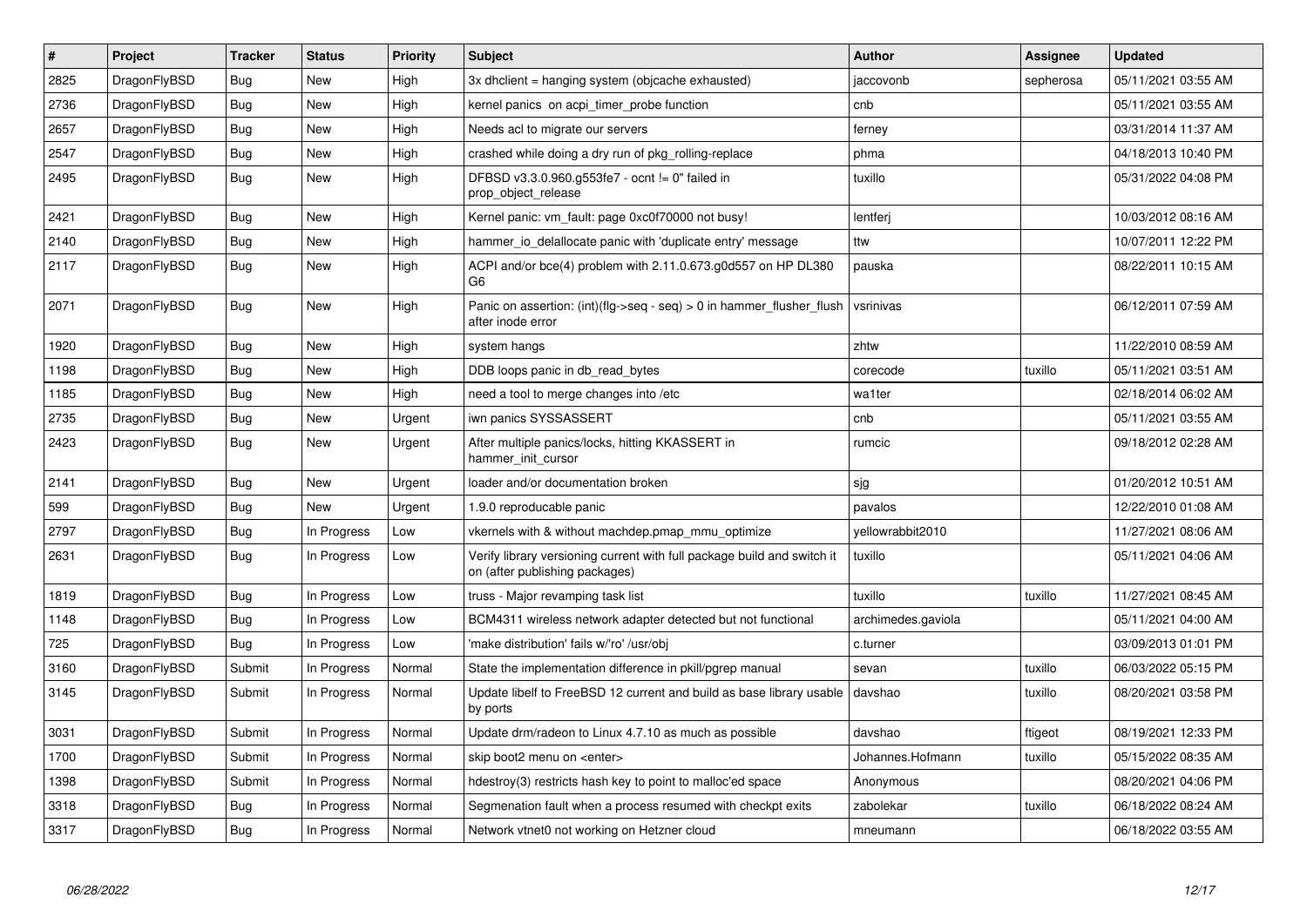| $\vert$ # | Project      | <b>Tracker</b> | <b>Status</b> | <b>Priority</b> | <b>Subject</b>                                                                                         | <b>Author</b> | <b>Assignee</b> | <b>Updated</b>      |
|-----------|--------------|----------------|---------------|-----------------|--------------------------------------------------------------------------------------------------------|---------------|-----------------|---------------------|
| 3310      | DragonFlyBSD | Bug            | In Progress   | Normal          | NVMM+QEMU fail to boot with UEFI: Mem Assist Failed<br>[gpa=0xfffffff0]                                | liweitianux   |                 | 01/11/2022 03:22 PM |
| 3299      | DragonFlyBSD | <b>Bug</b>     | In Progress   | Normal          | DragonFlyBSD reports utterly wrong uptime (most of the time, right<br>after booting in)                | adrian        |                 | 11/11/2021 01:43 PM |
| 3295      | DragonFlyBSD | <b>Bug</b>     | In Progress   | Normal          | Adapt devel/libvirt for nymm                                                                           | tuxillo       | tuxillo         | 11/03/2021 04:56 PM |
| 3269      | DragonFlyBSD | Bug            | In Progress   | Normal          | Is double-buffer'd buf still required by HAMMER2?                                                      | tkusumi       |                 | 05/12/2021 04:09 PM |
| 3089      | DragonFlyBSD | Bug            | In Progress   | Normal          | vtnet(4) - disable TCP checksum offload by default                                                     | jlane         | vadaszi         | 05/11/2021 04:14 AM |
| 3028      | DragonFlyBSD | Bug            | In Progress   | Normal          | installer: confusion of set/get disk encryption passphrase dialogs                                     | liweitianux   | tuxillo         | 06/03/2022 05:13 PM |
| 3021      | DragonFlyBSD | <b>Bug</b>     | In Progress   | Normal          | sys/dev/drm/i915/i915_gem_stolen.c:115]: (error) Signed integer<br>overflow for expression '65535<<20' | dcb           |                 | 04/11/2017 12:46 PM |
| 3011      | DragonFlyBSD | <b>Bug</b>     | In Progress   | Normal          | dragonfly/sys/dev/netif/re/re.c: suspicious code ?                                                     | dcb           |                 | 07/29/2017 01:26 AM |
| 2819      | DragonFlyBSD | <b>Bug</b>     | In Progress   | Normal          | Random micro system freezes after a week of uptime                                                     | ftigeot       | dillon          | 08/16/2015 08:46 PM |
| 2731      | DragonFlyBSD | Bug            | In Progress   | Normal          | Screen full of random colors when starting Xorg with Intel Haswell<br>HD Graphics P4600                | ikatzmaier    |                 | 11/12/2014 04:08 PM |
| 2549      | DragonFlyBSD | <b>Bug</b>     | In Progress   | Normal          | netgraph7: Kernel page fault.                                                                          | russiane39    | nant            | 05/10/2013 11:20 PM |
| 2414      | DragonFlyBSD | Bug            | In Progress   | Normal          | Lenovo S10 acpi freeze (not new)                                                                       | davshao       |                 | 05/11/2021 04:13 AM |
| 2391      | DragonFlyBSD | <b>Bug</b>     | In Progress   | Normal          | System lock with ahci and acpi enabled on ATI RS690 chipset with<br>SMB600 sata controller             | jorisgio      | vadaszi         | 06/03/2015 03:51 PM |
| 2360      | DragonFlyBSD | Bug            | In Progress   | Normal          | Wishlist: virtio driver import                                                                         | vsrinivas     |                 | 06/04/2022 04:16 AM |
| 2358      | DragonFlyBSD | <b>Bug</b>     | In Progress   | Normal          | DFBSD v3.0.2.32.g928ca - panic: hammer: insufficient undo FIFO<br>space!                               | tuxillo       | tuxillo         | 05/10/2021 02:50 AM |
| 2353      | DragonFlyBSD | Bug            | In Progress   | Normal          | panic: assertion "gd->gd spinlocks wr == 0" failed in<br>bsd4_schedulerclock                           | jaydg         | alexh           | 11/28/2012 01:57 AM |
| 2351      | DragonFlyBSD | <b>Bug</b>     | In Progress   | Normal          | DFBSD v3.1.0.579.g44ccf - Stuck during startup, random freezes                                         | tuxillo       |                 | 04/24/2012 08:21 AM |
| 2345      | DragonFlyBSD | Bug            | In Progress   | Normal          | DFBSD v3.1.0.457.gd679f - NFS panic on diskless station                                                | tuxillo       |                 | 04/07/2012 05:22 PM |
| 2282      | DragonFlyBSD | <b>Bug</b>     | In Progress   | Normal          | gdb segfaults with certain corefiles                                                                   | tuxillo       |                 | 01/18/2012 04:40 PM |
| 2013      | DragonFlyBSD | Bug            | In Progress   | Normal          | oversized DMA request loop                                                                             | josepht       |                 | 05/11/2021 04:06 AM |
| 1921      | DragonFlyBSD | Bug            | In Progress   | Normal          | we miss mlockall                                                                                       | alexh         | tuxillo         | 06/18/2022 04:08 AM |
| 1749      | DragonFlyBSD | <b>Bug</b>     | In Progress   | Normal          | HAMMER fsstress panic in hammer_flush_inode_core<br>ip->flush_state != HAMMER_FST_FLUSH'               | vsrinivas     |                 | 05/11/2021 04:06 AM |
| 1744      | DragonFlyBSD | Bug            | In Progress   | Normal          | HAMMER fsstress panic in hammer setup child callback                                                   | vsrinivas     |                 | 05/11/2021 04:05 AM |
| 1669      | DragonFlyBSD | <b>Bug</b>     | In Progress   | Normal          | Drive wont open using button                                                                           | elekktretterr |                 | 02/29/2012 12:05 PM |
| 1661      | DragonFlyBSD | Bug            | In Progress   | Normal          | panic on password entry mount smb filesystem                                                           | vsrinivas     |                 | 11/27/2021 08:29 AM |
| 1584      | DragonFlyBSD | Bug            | In Progress   | Normal          | can't use ssh from jail: debug1: read passphrase: can't open<br>/dev/tty: Device busy                  | corecode      | tuxillo         | 05/11/2021 03:53 AM |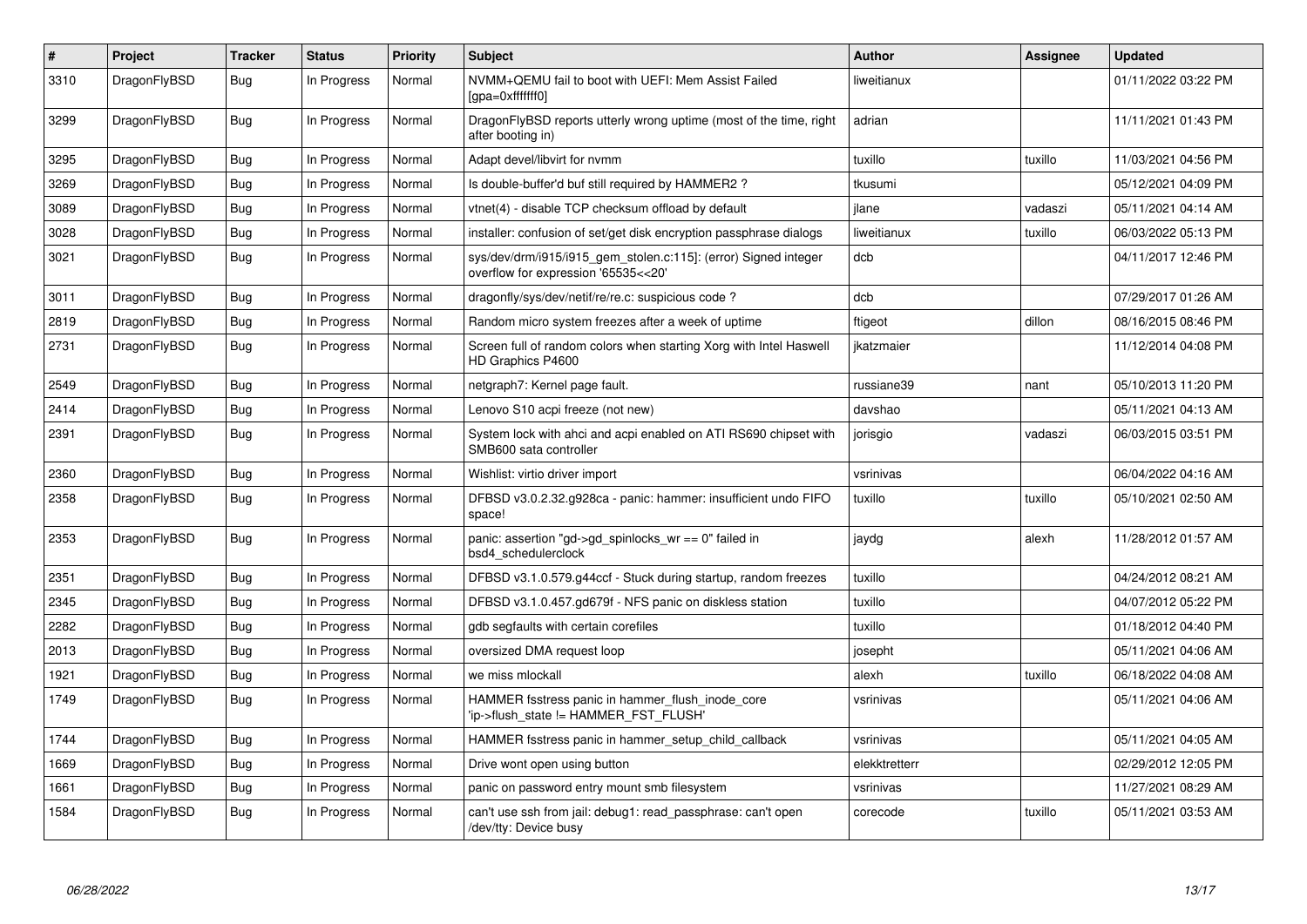| $\sharp$ | Project      | <b>Tracker</b> | <b>Status</b> | <b>Priority</b> | Subject                                                                           | Author            | Assignee  | <b>Updated</b>      |
|----------|--------------|----------------|---------------|-----------------|-----------------------------------------------------------------------------------|-------------------|-----------|---------------------|
| 1583     | DragonFlyBSD | Bug            | In Progress   | Normal          | panic: assertion: cursor->trans->sync_lock_refs > 0 in<br>hammer_recover_cursor   | corecode          | tuxillo   | 05/11/2021 03:53 AM |
| 1547     | DragonFlyBSD | Bug            | In Progress   | Normal          | disklabel64 automatic sizing                                                      | corecode          | tuxillo   | 05/11/2021 03:52 AM |
| 1528     | DragonFlyBSD | <b>Bug</b>     | In Progress   | Normal          | ktrace does not show proper return values for pipe(2)                             | corecode          | tuxillo   | 05/11/2021 03:52 AM |
| 1502     | DragonFlyBSD | Bug            | In Progress   | Normal          | Lock while deleting files from nohistory HAMMER directories                       | hasso             |           | 03/10/2013 04:28 AM |
| 1475     | DragonFlyBSD | <b>Bug</b>     | In Progress   | Normal          | kernel blocks with low memory and syscons setting a high res mode<br>/ scrollback | corecode          | tuxillo   | 05/11/2021 03:52 AM |
| 1469     | DragonFlyBSD | Bug            | In Progress   | Normal          | Hammer history security concern                                                   | corecode          | tuxillo   | 05/11/2021 03:52 AM |
| 1390     | DragonFlyBSD | Bug            | In Progress   | Normal          | Use id_t type for {get,set}priority()                                             | Anonymous         | tuxillo   | 07/05/2019 02:18 AM |
| 1368     | DragonFlyBSD | Bug            | In Progress   | Normal          | suspend signal race?                                                              | qhwt+dfly         |           | 05/11/2021 03:51 AM |
| 1336     | DragonFlyBSD | Bug            | In Progress   | Normal          | Still looking for reports of missed directory entries w/ HAMMER                   | dillon            |           | 05/11/2021 04:00 AM |
| 1307     | DragonFlyBSD | <b>Bug</b>     | In Progress   | Normal          | hammer tid -2 shows unexpected result                                             | corecode          |           | 10/18/2016 05:29 PM |
| 1302     | DragonFlyBSD | Bug            | In Progress   | Normal          | Checkpoint regression?                                                            | sjg               | sjg       | 07/10/2013 05:22 PM |
| 1218     | DragonFlyBSD | <b>Bug</b>     | In Progress   | Normal          | panic: assertion: error == 0 in hammer_start_transaction                          | rumcic            |           | 05/11/2021 04:00 AM |
| 1181     | DragonFlyBSD | Bug            | In Progress   | Normal          | ACX111 panic                                                                      | elekktretterr     |           | 05/11/2021 04:00 AM |
| 1030     | DragonFlyBSD | Bug            | In Progress   | Normal          | msdosfs umount panic                                                              | corecode          | tuxillo   | 05/11/2021 03:51 AM |
| 998      | DragonFlyBSD | <b>Bug</b>     | In Progress   | Normal          | Unconfiguring a vn while it is mounted                                            | rumcic            | tuxillo   | 05/11/2021 04:00 AM |
| 781      | DragonFlyBSD | Bug            | In Progress   | Normal          | fdisk uses wrong geometry on usb flash drives                                     | corecode          | tuxillo   | 05/11/2021 03:50 AM |
| 742      | DragonFlyBSD | Bug            | In Progress   | Normal          | umount problems with multiple mounts                                              | corecode          | tuxillo   | 06/25/2022 04:02 AM |
| 604      | DragonFlyBSD | Bug            | In Progress   | Normal          | 1.8.1-RELEASE - clock runs fast on mainboard ASUS P5A-B                           | yeti              |           | 05/11/2021 03:55 AM |
| 331      | DragonFlyBSD | <b>Bug</b>     | In Progress   | Normal          | ftpsesame (aka Bridging S01E03)                                                   | bastyaelvtars     |           | 03/09/2013 12:28 PM |
| 168      | DragonFlyBSD | <b>Bug</b>     | In Progress   | Normal          | Livelocked limit engaged while trying to setup IPW wireless                       | mschacht          | sepherosa | 05/11/2021 04:05 AM |
| 3111     | DragonFlyBSD | <b>Bug</b>     | In Progress   | High            | Mouse lags every second heavily under X11                                         | mneumann          |           | 12/12/2017 09:46 PM |
| 2296     | DragonFlyBSD | <b>Bug</b>     | In Progress   | High            | panic: assertion "m->wire count > 0" failed                                       | thomas.nikolajsen |           | 08/30/2012 06:09 AM |
| 884      | DragonFlyBSD | Bug            | In Progress   | High            | Performance/memory problems under filesystem IO load                              | hasso             |           | 05/11/2021 03:50 AM |
| 3113     | DragonFlyBSD | <b>Bug</b>     | In Progress   | Urgent          | Booting vKernel fails due being out of swap space                                 | tcullen           |           | 05/11/2021 04:14 AM |
| 2499     | DragonFlyBSD | <b>Bug</b>     | In Progress   | Urgent          | DRAGONFLY_3_2 lockd not responding correctly                                      | Nerzhul           |           | 01/22/2013 12:47 PM |
| 2721     | DragonFlyBSD | Submit         | Feedback      | Low             | Some few zalloc calls to objcache ones replacements                               | dclink            | tuxillo   | 05/11/2021 04:08 AM |
| 2636     | DragonFlyBSD | <b>Bug</b>     | Feedback      | Low             | Add -x flag to iostat (a la solaris)                                              | tuxillo           |           | 05/11/2021 04:07 AM |
| 1428     | DragonFlyBSD | <b>Bug</b>     | Feedback      | Low             | POSIX.1e implementation is too old                                                | hasso             | tuxillo   | 05/11/2021 04:00 AM |
| 1127     | DragonFlyBSD | <b>Bug</b>     | Feedback      | Low             | cdrom drive not detected                                                          | tgr               | corecode  | 01/15/2015 08:55 AM |
| 385      | DragonFlyBSD | <b>Bug</b>     | Feedback      | Low             | Mail archive address removal                                                      | justin            | justin    | 03/09/2013 11:24 AM |
| 293      | DragonFlyBSD | <b>Bug</b>     | Feedback      | Low             | Various updates to the handbook                                                   | victor            | victor    | 03/10/2013 04:46 AM |
| 285      | DragonFlyBSD | <b>Bug</b>     | Feedback      | Low             | interrupt latency with re without ip address configured                           | thomas.nikolajsen |           | 02/20/2014 10:30 AM |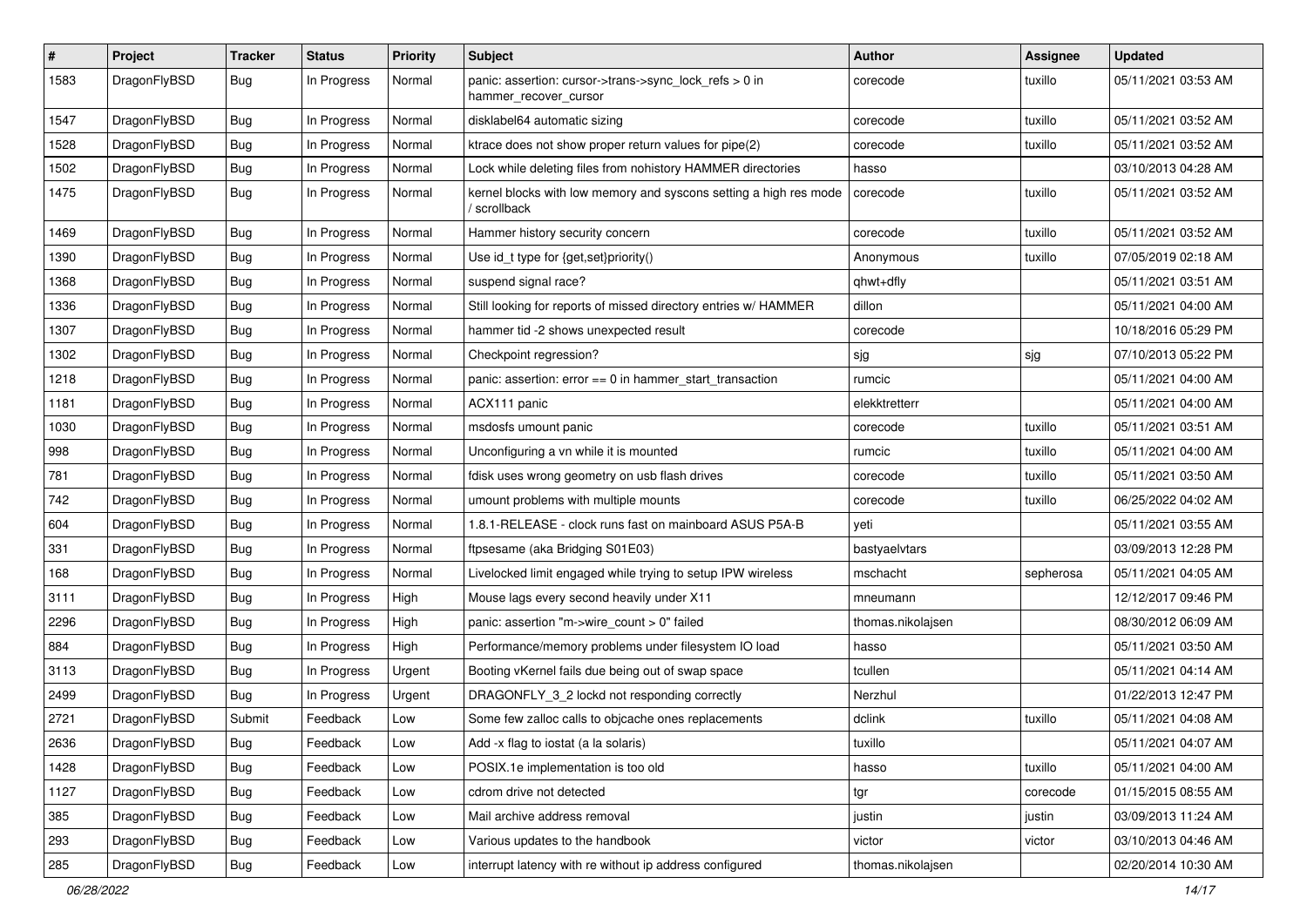| $\vert$ # | Project      | <b>Tracker</b> | <b>Status</b> | <b>Priority</b> | Subject                                                                                                            | <b>Author</b>    | Assignee | <b>Updated</b>      |
|-----------|--------------|----------------|---------------|-----------------|--------------------------------------------------------------------------------------------------------------------|------------------|----------|---------------------|
| 2717      | DragonFlyBSD | Submit         | Feedback      | Normal          | Out of range numeric handling                                                                                      | dclink           | tuxillo  | 05/11/2021 04:08 AM |
| 2438      | DragonFlyBSD | Submit         | Feedback      | Normal          | <b>TRIM</b> fixes                                                                                                  | Anonymous        | tuxillo  | 05/11/2021 03:45 AM |
| 3152      | DragonFlyBSD | Bug            | Feedback      | Normal          | Console's size in ttyv0 and single user mode is sticking to 80x25,<br>while ttyv1 can make use of the whole screen | overtime         |          | 02/24/2019 01:08 AM |
| 2958      | DragonFlyBSD | Bug            | Feedback      | Normal          | Hammer FS dies during pruning after massive write load                                                             | neilb            |          | 10/11/2016 04:20 AM |
| 2957      | DragonFlyBSD | Bug            | Feedback      | Normal          | swapoff-a followed by swapon-a doesn't give your swap back                                                         | neilb            |          | 10/09/2016 04:17 AM |
| 2644      | DragonFlyBSD | Bug            | Feedback      | Normal          | 3.6.0-REL trap 9 on boot                                                                                           | memmerto         |          | 11/27/2021 08:08 AM |
| 2617      | DragonFlyBSD | Bug            | Feedback      | Normal          | Possible issue with wireless mouse on 3.6 release                                                                  | FilippoMo        |          | 01/14/2015 03:42 PM |
| 2556      | DragonFlyBSD | Bug            | Feedback      | Normal          | DragonFly v3.5.0.81.gd3479 - Process signal weirdness                                                              | tuxillo          |          | 12/17/2013 03:48 PM |
| 2459      | DragonFlyBSD | Bug            | Feedback      | Normal          | apic problems with HP Probook 4510s                                                                                | thowe            |          | 11/27/2021 08:22 AM |
| 2288      | DragonFlyBSD | Bug            | Feedback      | Normal          | Random IO performance loss introduced since January 1st                                                            | lentferj         |          | 01/23/2013 04:21 PM |
| 2100      | DragonFlyBSD | Bug            | Feedback      | Normal          | devfs related panic                                                                                                | sepherosa        | alexh    | 07/10/2011 02:29 PM |
| 2090      | DragonFlyBSD | Bug            | Feedback      | Normal          | snd hda does not support headphone automute                                                                        | justin           |          | 03/29/2012 08:03 PM |
| 2081      | DragonFlyBSD | Bug            | Feedback      | Normal          | Panic on device "detach" / "failure"                                                                               | vsrinivas        |          | 02/29/2012 07:11 AM |
| 2037      | DragonFlyBSD | Bug            | Feedback      | Normal          | Panic Bad link elm while building packages                                                                         | ftigeot          | dillon   | 04/21/2011 07:20 AM |
| 1860      | DragonFlyBSD | <b>Bug</b>     | Feedback      | Normal          | Panic while creating UFS fs on vn(4) for initrd                                                                    | matthias         |          | 02/29/2012 07:16 AM |
| 1824      | DragonFlyBSD | Bug            | Feedback      | Normal          | kernel panic, x86, 2.7.3.859.ge5104                                                                                | akirchhoff135014 |          | 03/10/2013 07:49 AM |
| 1745      | DragonFlyBSD | Bug            | Feedback      | Normal          | kmalloc panic                                                                                                      | josepht          |          | 05/11/2021 04:05 AM |
| 1727      | DragonFlyBSD | Bug            | Feedback      | Normal          | CD boot panic (2.6.1) (usb?)                                                                                       | kiril            |          | 05/15/2022 05:10 AM |
| 1718      | DragonFlyBSD | Bug            | Feedback      | Normal          | IDE disk drive not detected by x86_64 2.6.1 Live CD                                                                | bcox             |          | 11/27/2021 08:25 AM |
| 1717      | DragonFlyBSD | Bug            | Feedback      | Normal          | HAMMER panic in hammer_cursor_down()                                                                               | josepht1         |          | 05/11/2021 04:05 AM |
| 1672      | DragonFlyBSD | <b>Bug</b>     | Feedback      | Normal          | panic (trap 12) around btree_search() in 2.4.1-RELEASE                                                             | floid            |          | 01/19/2015 03:36 AM |
| 1668      | DragonFlyBSD | Bug            | Feedback      | Normal          | Power button not working                                                                                           | elekktretterr    |          | 03/10/2013 06:22 AM |
| 1618      | DragonFlyBSD | Bug            | Feedback      | Normal          | collision for 'struct pmap' when using RPC and <sys user.h=""></sys>                                               | carenas          |          | 05/11/2021 04:05 AM |
| 1613      | DragonFlyBSD | Bug            | Feedback      | Normal          | USB Keyboard not working on master                                                                                 | elekktretterr    |          | 05/11/2021 04:05 AM |
| 1593      | DragonFlyBSD | Bug            | Feedback      | Normal          | panic: assertion: ccb == ap->ap_err_ccb in ahci_put_err_ccb                                                        | ftigeot          | ftigeot  | 05/15/2022 05:09 AM |
| 1592      | DragonFlyBSD | Bug            | Feedback      | Normal          | AcpiOSUnmapMemory: Warning, deallocation did not track<br>allocation.                                              | eocallaghan      |          | 06/02/2014 07:45 AM |
| 1591      | DragonFlyBSD | <b>Bug</b>     | Feedback      | Normal          | Lenovo X301 hangs with AHCI Driver CMD TIMEOUT<br>STS=d0 <bsy></bsy>                                               | eocallaghan      |          | 05/11/2021 04:05 AM |
| 1587      | DragonFlyBSD | <b>Bug</b>     | Feedback      | Normal          | can't gdb across fork                                                                                              | corecode         | tuxillo  | 05/11/2021 03:54 AM |
| 1580      | DragonFlyBSD | <b>Bug</b>     | Feedback      | Normal          | Panic (Fatal trap 12: page fault while in kernel mode) while playing<br>with pf and netif names                    | rumcic           |          | 12/21/2018 01:21 AM |
| 1579      | DragonFlyBSD | <b>Bug</b>     | Feedback      | Normal          | dfly 2.4.1 does not like HP DL360G4p and Smart Array 6400 with<br>MSA20                                            | tomaz.borstnar   | tuxillo  | 06/02/2014 02:44 PM |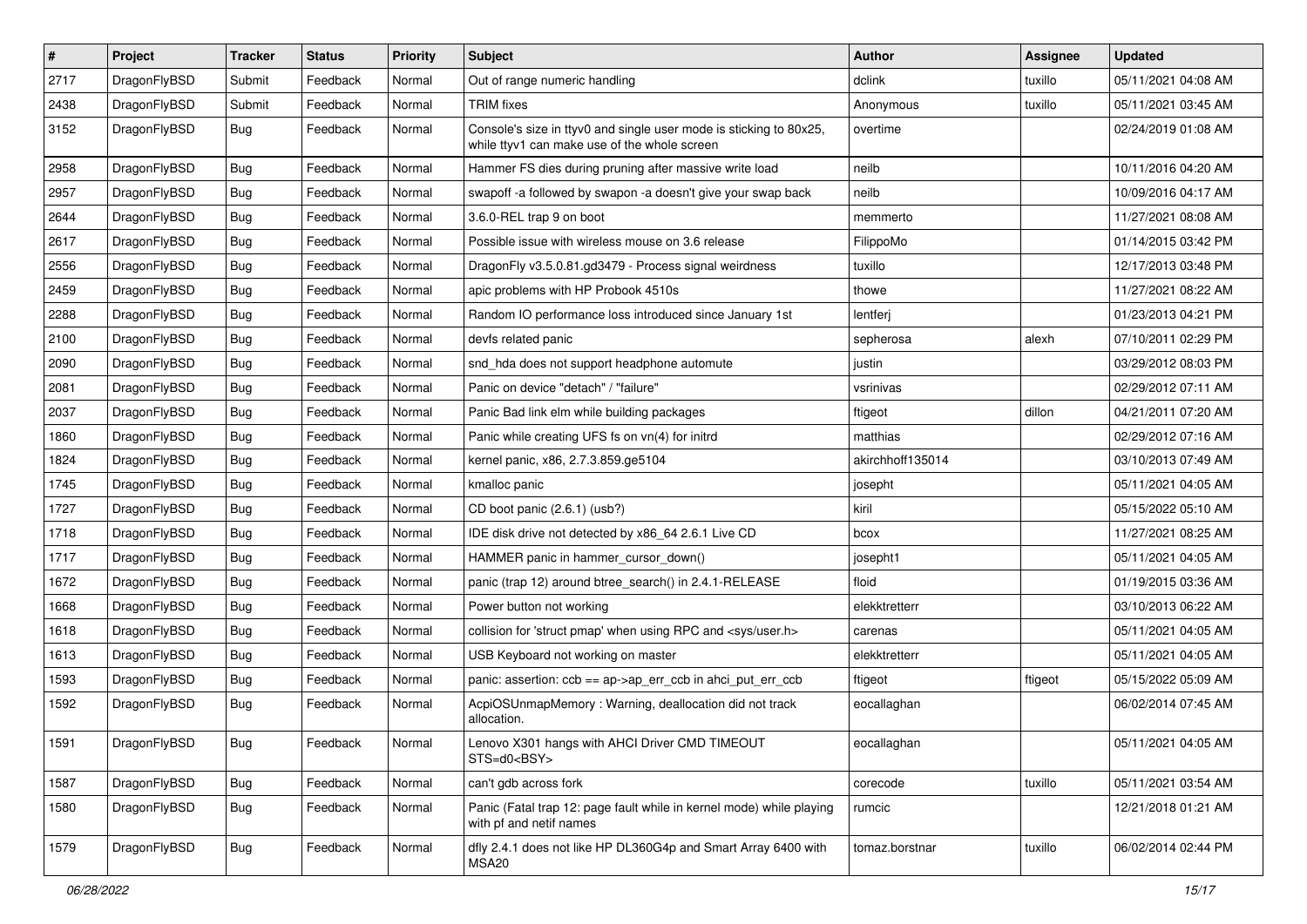| $\sharp$ | Project      | <b>Tracker</b> | <b>Status</b> | <b>Priority</b> | Subject                                                                                                                                                   | Author         | Assignee | <b>Updated</b>      |
|----------|--------------|----------------|---------------|-----------------|-----------------------------------------------------------------------------------------------------------------------------------------------------------|----------------|----------|---------------------|
| 1577     | DragonFlyBSD | <b>Bug</b>     | Feedback      | Normal          | panic: assertion: leaf->base.obj_id == ip->obj_id in<br>hammer ip delete range                                                                            | qhwt+dfly      |          | 05/11/2021 04:01 AM |
| 1563     | DragonFlyBSD | <b>Bug</b>     | Feedback      | Normal          | reset(1) doesn't reset terminal to the defaults                                                                                                           | hasso          |          | 03/10/2013 04:17 AM |
| 1560     | DragonFlyBSD | <b>Bug</b>     | Feedback      | Normal          | Unable to modify partition table on ThinkPad T61p during install                                                                                          | rehsack        |          | 01/15/2015 08:57 AM |
| 1521     | DragonFlyBSD | Bug            | Feedback      | Normal          | amd64 2.4 livecd won't mount root at boot                                                                                                                 | bolapara       |          | 01/28/2018 03:45 AM |
| 1489     | DragonFlyBSD | <b>Bug</b>     | Feedback      | Normal          | panic: ufs dirbad: bad dir                                                                                                                                | rumcic         |          | 03/10/2013 04:34 AM |
| 1486     | DragonFlyBSD | <b>Bug</b>     | Feedback      | Normal          | Interrupt storm related to SATA DVD device                                                                                                                | hasso          |          | 05/11/2021 04:01 AM |
| 1481     | DragonFlyBSD | Bug            | Feedback      | Normal          | panic: assertion: kva p(buf) in soopt from kbuf (after ipfw pipe<br>show, 2.2.1-R)                                                                        | combiner       |          | 05/11/2021 04:01 AM |
| 1456     | DragonFlyBSD | Bug            | Feedback      | Normal          | Microsoft wireless desktop problems                                                                                                                       | elekktretterr  |          | 01/15/2015 08:34 AM |
| 1454     | DragonFlyBSD | <b>Bug</b>     | Feedback      | Normal          | Unable to boot from external USB DVD drive                                                                                                                | elekktretterr  |          | 05/11/2021 04:01 AM |
| 1448     | DragonFlyBSD | Bug            | Feedback      | Normal          | panic: assertion: _tp->tt_msg->tt_cpuid == mycpuid in<br>tcp_callout_active tcp_output tcp_usr_send netmsg_pru_send<br>netmsg service tcpmsg service loop | dillon         |          | 05/11/2021 04:00 AM |
| 1429     | DragonFlyBSD | Bug            | Feedback      | Normal          | vkernel bug - "mfree: m->m_nextpkt != NULL"                                                                                                               | dillon         |          | 05/11/2021 04:00 AM |
| 1411     | DragonFlyBSD | <b>Bug</b>     | Feedback      | Normal          | Burning doesn't work with ahci(4)                                                                                                                         | hasso          | dillon   | 05/11/2021 04:00 AM |
| 1397     | DragonFlyBSD | <b>Bug</b>     | Feedback      | Normal          | jobs -I output inconsistency when called from script                                                                                                      | Anonymous      | tuxillo  | 05/15/2022 05:07 AM |
| 1387     | DragonFlyBSD | Bug            | Feedback      | Normal          | zero-size malloc and ps: kvm_getprocs: Bad address                                                                                                        | qhwt+dfly      |          | 05/11/2021 04:00 AM |
| 1332     | DragonFlyBSD | <b>Bug</b>     | Feedback      | Normal          | DFBSD 2.2 - Booting usbcdrom/usbsticks on thinkpad hangs on<br>"BTX Halted"                                                                               | tuxillo        |          | 05/11/2021 04:00 AM |
| 1330     | DragonFlyBSD | Bug            | Feedback      | Normal          | Hammer, usb disk, SYNCHRONIZE CACHE failure                                                                                                               | josepht        |          | 06/02/2014 04:56 AM |
| 1287     | DragonFlyBSD | <b>Bug</b>     | Feedback      | Normal          | altg configuration doesn't work                                                                                                                           | corecode       | tuxillo  | 05/11/2021 03:51 AM |
| 1282     | DragonFlyBSD | <b>Bug</b>     | Feedback      | Normal          | panic (trap 12) when booting SMP kernel on Atom 330 (dual core)                                                                                           | tomaz.borstnar |          | 05/11/2021 04:00 AM |
| 1250     | DragonFlyBSD | Bug            | Feedback      | Normal          | Panic upon plugging an USB flash drive into the machine                                                                                                   | rumcic         |          | 03/10/2013 05:17 AM |
| 1249     | DragonFlyBSD | <b>Bug</b>     | Feedback      | Normal          | panic: ffs vfree: freeing free inode                                                                                                                      | rumcic         |          | 03/10/2013 05:13 AM |
| 1144     | DragonFlyBSD | Bug            | Feedback      | Normal          | Incorrect clock under KVM                                                                                                                                 | msylvan        |          | 03/09/2013 01:17 PM |
| 1101     | DragonFlyBSD | Bug            | Feedback      | Normal          | ohci related panic                                                                                                                                        | polachok       |          | 05/11/2021 04:00 AM |
| 979      | DragonFlyBSD | Bug            | Feedback      | Normal          | Failure-prone USB mass storage (SB600? msdosfs? CAM?)                                                                                                     | floid          |          | 01/15/2015 08:38 AM |
| 911      | DragonFlyBSD | Bug            | Feedback      | Normal          | kldload/kernel linker can exceed malloc reserve and panic system                                                                                          | corecode       | tuxillo  | 05/11/2021 03:51 AM |
| 901      | DragonFlyBSD | <b>Bug</b>     | Feedback      | Normal          | route show needs to get data from all cpus                                                                                                                | corecode       | tuxillo  | 05/11/2021 03:50 AM |
| 847      | DragonFlyBSD | <b>Bug</b>     | Feedback      | Normal          | processes getting stuck on mount point                                                                                                                    | corecode       | tuxillo  | 05/11/2021 03:50 AM |
| 846      | DragonFlyBSD | <b>Bug</b>     | Feedback      | Normal          | USB bugs:usb mouse can't used!                                                                                                                            | frankning      |          | 01/15/2015 08:36 AM |
| 806      | DragonFlyBSD | <b>Bug</b>     | Feedback      | Normal          | boot error on MacBook                                                                                                                                     | tralamazza     |          | 06/04/2022 05:28 AM |
| 570      | DragonFlyBSD | <b>Bug</b>     | Feedback      | Normal          | 1.8.x: ACPI problems                                                                                                                                      | qhwt+dfly      |          | 06/02/2014 03:45 AM |
| 243      | DragonFlyBSD | Bug            | Feedback      | Normal          | weird behavior in the shell                                                                                                                               | swildner       |          | 05/31/2022 02:51 PM |